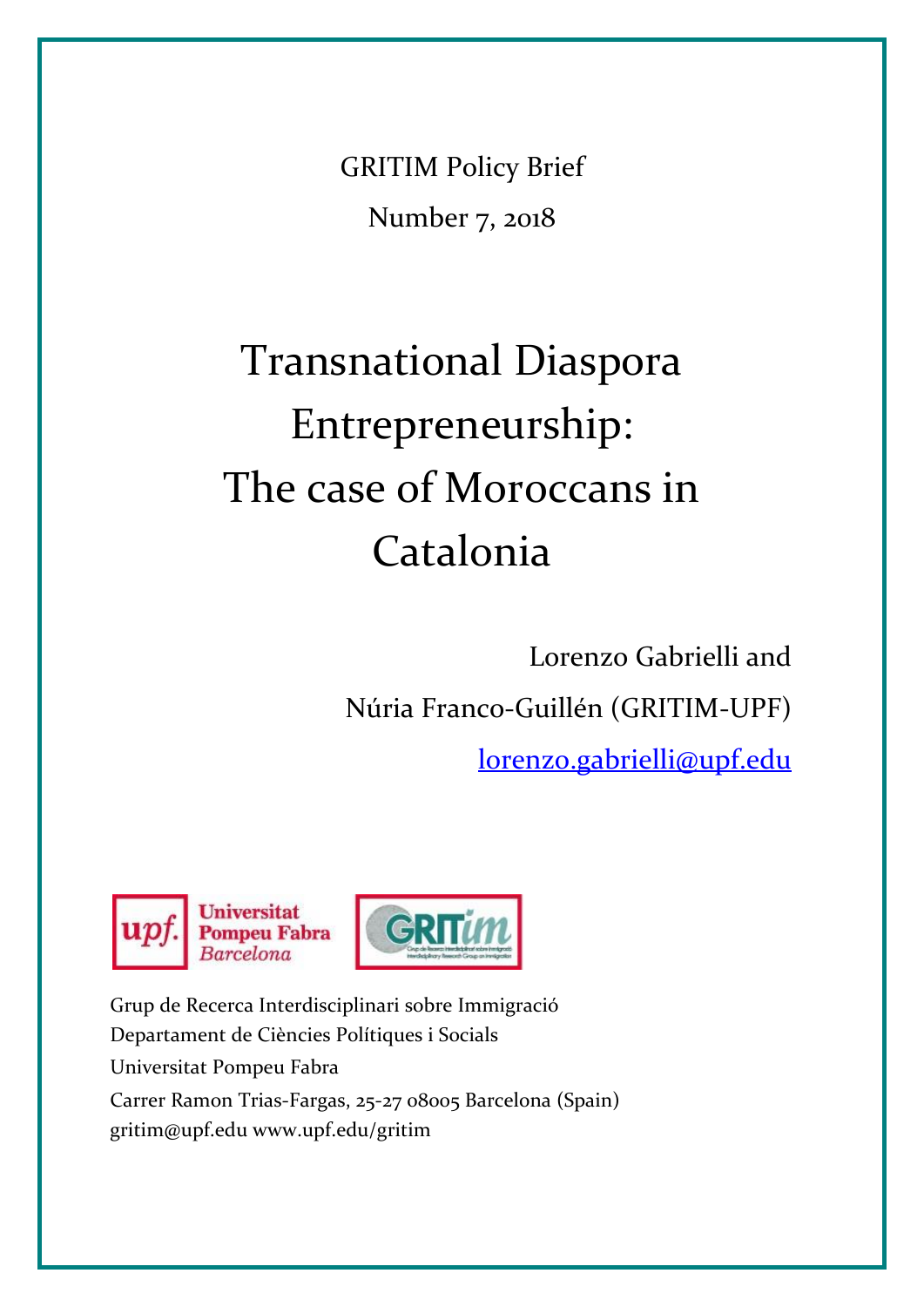**GRITIM-UPF Policy Briefs** disseminate research outcomes that can contribute to policy making and provide a common ground for debates across the institutional boundaries between research, policy making and advocacy.

**GRITIM-UPF** is an Interdisciplinary Research Group on Immigration at the Department of Political and Social Sciences at Pompeu Fabra University (Barcelona, Catalonia). It is made up of researchers from different disciplines, who are interested in aspects of innovation and management of change processes arising from human mobility and immigration. The group's main objectives are to promote theoretical and applied research related to political and social agendas.

Coordination of the publishing and copy-editing: Dirk Gebhardt

Suggested citation: Gabrielli, L. and Franco-Guillén, N. (2018) *Transnational Diaspora Entrepreneurship: The case of Moroccans in Catalonia*. GRITIM-UPF Policy Brief, no. 7, 2018. [\[http://hdl.handle.net/10230/34012\]](http://hdl.handle.net/10230/34012)

This publication was produced within the research project:



*DIASPORALINK - Transnational Diaspora Entrepreneurship as a Development Link between Home and Residence Countries MSCA-RISE-2014: Marie Skłodowska-Curie Research and Innovation Staff Exchange (RISE)*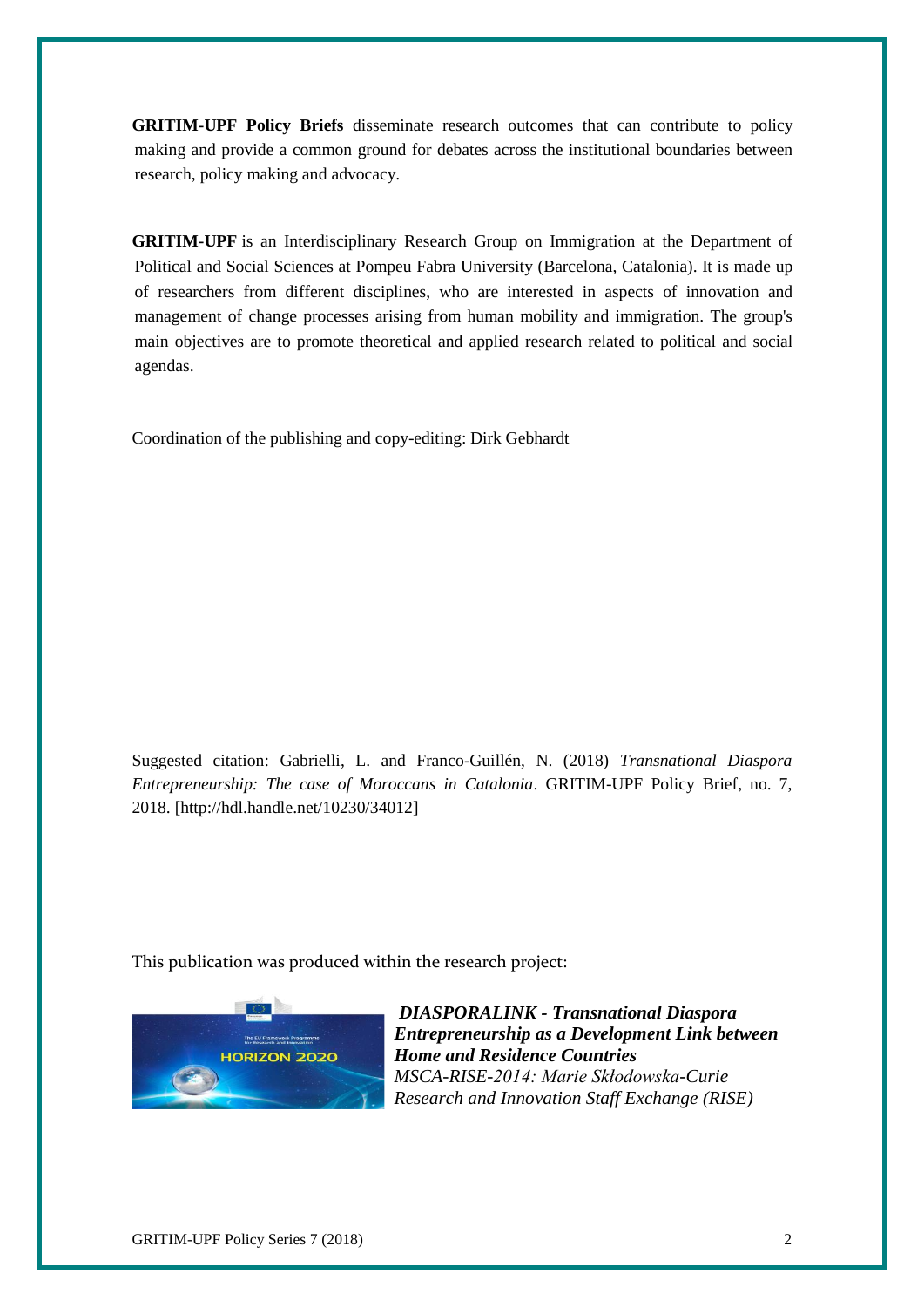#### *Executive Summary*

This paper is based on empirical research performed in Catalonia in the framework of the international research project DiasporaLink, which analysed the links between transnational diaspora entrepreneurship (TDE), migration and development. In this paper, we focus on the case of Moroccans immigrants in Spain and especially in Catalonia, in order to understand the role that different actors play in fostering or not transnational entrepreneurship of Moroccan diaspora. In order to structure the field research, as well as the further analysis, we have defined three levels of action: a macro-level, a meso-level, and a micro-level. The methodology is based on a field research conducted through in-depth interviews with macro- and meso-level actors in Catalonia, complemented by a bibliographic research on existing political frameworks and initiatives facilitating TDE activities. Our findings suggest that little TDE takes place between Morocco and Spain despite the countries' geographical proximity. The paper reflects on socioeconomic and political factors, among others, to explain why this is so.

## *Keywords*

Transnational diaspora entrepreneurship, migrant entrepreneurs, return migration, migration and development

## *Author's biographical note*

**Lorenzo Gabrielli,** Ph.D. cum laude in Political Science from LAM-Science Po Bordeaux, France (2011) is post-doctoral researcher at GRITIM- Universitat Pompeu Fabra, associate lecturer at Political Science Department at UPF, and associate researcher at Centre Emile Durkheim-Sciences Po Bordeaux. He has been visiting researcher at United Nations University – Institute of Globalisation, Culture and Mobility (UNU-GCM), and senior visiting researcher at IEMed (European Institute of the Mediterranean). Dr. Gabrielli has worked as researcher for EUNOMAD - European Network on Migration and Development, and for the Fundació Jaume Bofill, Barcelona. His research interests cover the multilevel governance of international migration in the EuroAfrican space; the 'migration–development' nexus; borders and bordering/re-bordering processes; the issue of migrant integration; the transnational political participation of migrants, and other issues related to migration phenomena.

**Núria Franco-Guillén** is a postdoctoral researcher at the National Conversation Project based at the Centre for Governance and Public Policy at Griffith University, Brisbane. Her research interests focus on territorial and multilevel politics and diversity studies. Her thesis, defended in November 2015, which won the Best Dissertation award at UPF, explores the link between two modes of diversity, immigration, and stateless nationalism in the context of Catalonia, Quebec and Scotland. She has been visiting fellow at the University of Edinburgh and the Université du Quebec a Montréal, and postdoctoral researcher at Universitat Autònoma de Barcelona. Dr Franco-Guillén has also worked as adjunct professor at Universitat Pompeu Fabra, and is researcher at GRITIM-UPF.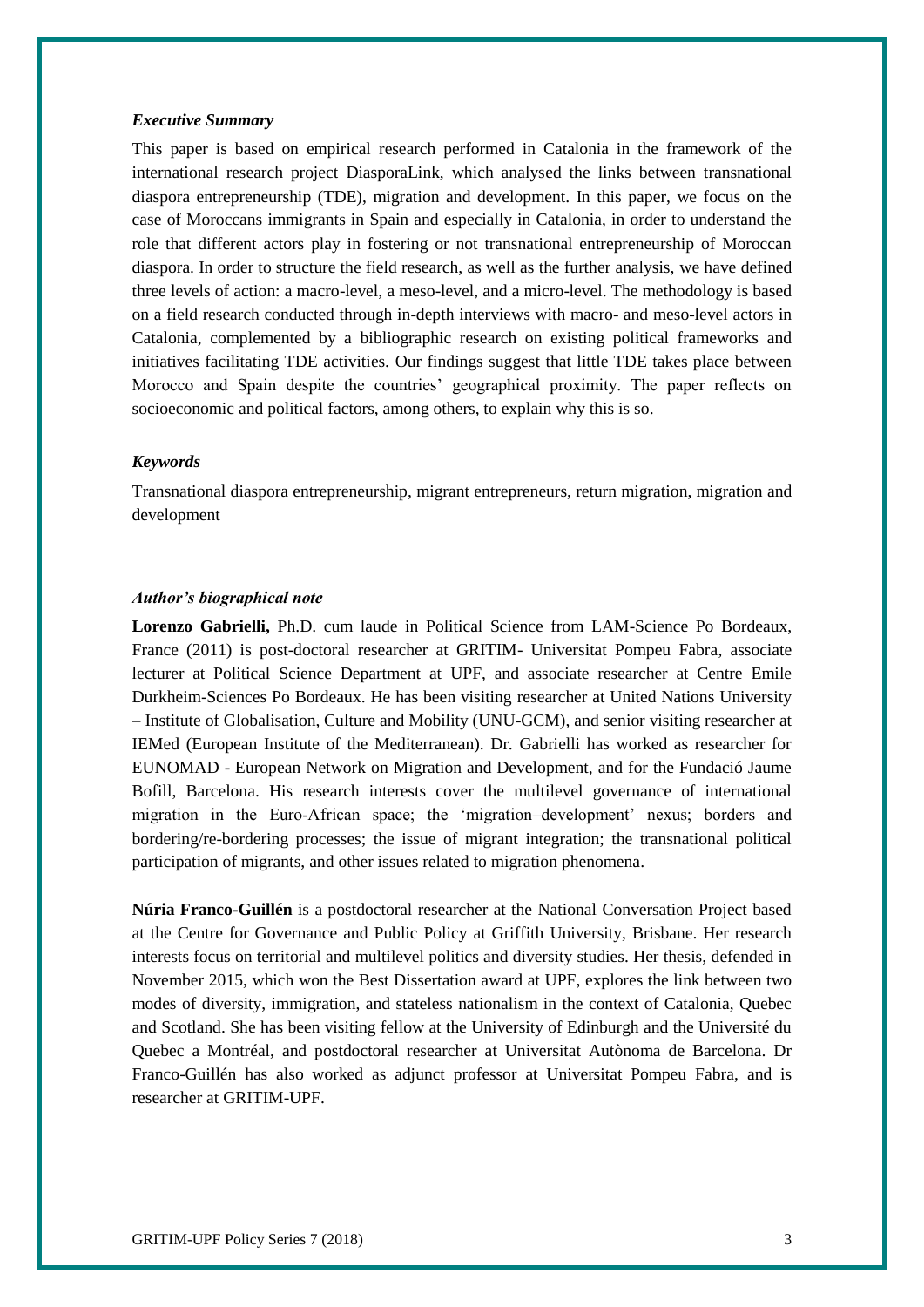# **Introduction**

This paper is based on the empirical research performed in Spain within the framework of the international research project DiasporaLink<sup>1</sup>, which aims to analyse and promote the transnational diaspora entrepreneurship (hereafter TDE) among migrants. In DiasporaLink, TDE is generally considered as "a creator of development and wealth in sending and receiving countries".

According to Drori et al. (2009: 1001), the concept of transnational entrepreneurship "involves entrepreneurial activities that are carried out in a cross-national context, and initiated by actors who are embedded in at least two different social and economic arenas<sup>32</sup>. In our case, the focus is on diasporic actors.

At a research level, the project explores to what extent and in what forms the economic activities of migrants are becoming transnational. The focus is placed on the creation of different types of businesses that link the origin and the destination country of the migrants. From a geographical point of view, the project looks at specific migration corridors.

In this context, the present paper aims at setting the foundations for a deeper understanding of TDE activities developed by Moroccan immigrants residing, or having resided, in Catalonia. By doing so, we seek to understand the reasons that may encourage or limit TDE, as well as the role that different actors can play in fostering, or not, the transnational entrepreneurship of Moroccan diaspora. For this purpose, we define three levels of analysis:

- a macro-level, where we analyse institutional and para-institutional actors, both of destination and origin countries, at different governmental levels (State, sub-State, and local level) in order to understand how the institutional (structural) framework plays a role, if any, in facilitating these activities
- a meso-level of social networks, where we focus on civil society organisation, associations and private actors – both Moroccans and autochthonous- that can be informed about, or foster TDE activities.
- a micro-level, where we look at cases of Moroccans having developed TDE activities

These three levels of analysis are necessary to understand the TDE dynamics in our case. As Kloosterman and Rath (2001) suggest in their 'mixed embeddedness thesis', the opportunity structure provided by the context – the macro-level – interacts with the side of the entrepreneur – the micro-level. Concerning the meso-level, due to the very exploratory nature of this research, we define this category in slightly different terms from those used in the literature. Chen and Than (2009), for instance, define the meso-level as the 'glocalized networks', namely social networks with global and local connections linking the macro and the micro-levels. In the present research, as previously explained, we focus specifically CSO organisations that can provide more information about an embryonic phenomenon as TDE activities of Moroccan diaspora in Catalonia.

The Moroccan – Spanish corridor is a relevant one in terms of quantity and quality. Next to France, Spain is the main European destination for Moroccan migrants (de Haas, 2014), which are, in fact, the second largest immigrant group in Spain, after Romanians (INE, 2017). The

1

<sup>&</sup>lt;sup>1</sup> The DiasporaLink project is funded through Horizon 2020, see:<http://www.diasporalink.com/>.

<sup>&</sup>lt;sup>2</sup> See also Portes et. al. (2002) and Solano (2016a/b).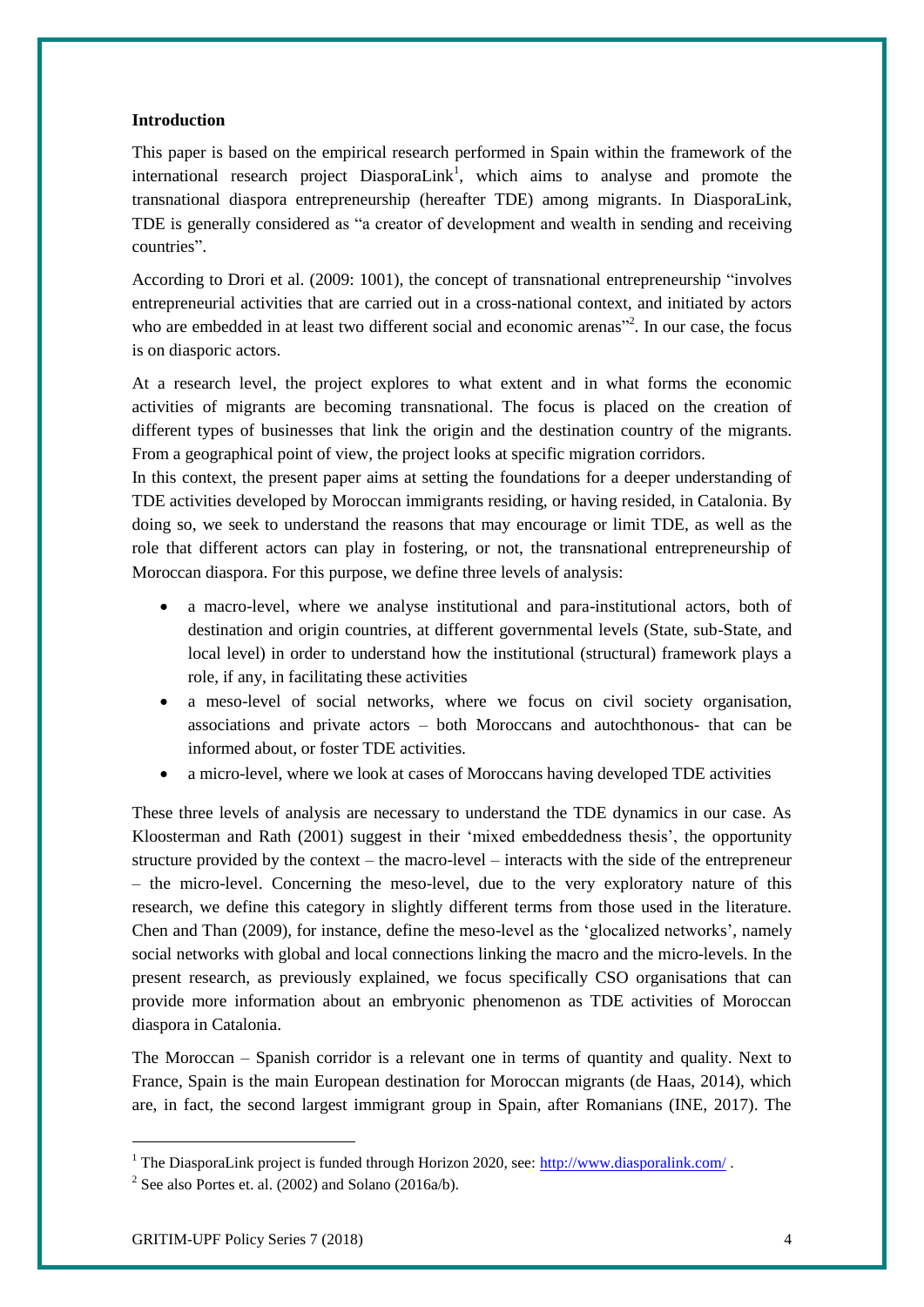focus on Catalonia is justified due to the fact that it receives almost 30% of the total Moroccans in the country, and it is this autonomous community that usually takes the lead on immigrant Integration policy (Zapata-Barrero 2013).

The methodology of the research presented in this paper is based on a field research conducted through 9 in-depth interviews with macro-, meso- and micro-level actors in Catalonia (Spain), complemented by a desk research on existing policy frameworks and initiatives for promoting TDE activities of Moroccan migrants both at origin and at destination.

At a first glance, this paper can be considered as the story of a failure, due to several difficulties and limitations that have curtailed our research from the very beginning. Such limitations, however, should qualify as results in themselves.

A first element of difficulty that emerged from the start of our field research is related to the absolute lack of data and information about existing TDE activities in general, and about the Moroccan diaspora numbers and activities in particular. As De Haas and Vezzoli (2010: 24) stated in general terms, "[i]t has been claimed that since the 1990s there has been a certain increase in entrepreneurial activities among Moroccan migrants, although there is still a lack of pertinent data to substantiate this claim". Several years after, this problem is still central, at least in the Spanish case.

The second obstacle was the low response rate from actors contacted for the research. This is can be due to the effects of the economic crisis on civil society organisations (CSO) in Spain, in general and also more specifically those linked with immigrant communities. This "disruption" of Moroccan associational space is linked to the cuts to public funding to associations, CSOs and NGOs, also working on integration, after 2008 (Aparicio Gómez and Tornos, 2014). For instance, the suspension of the Spanish Integration Fund since 2012 also affected importantly migrants' organisations and CSOs.

A further problem is related to the difficulties experienced by the interviewees in order to acknowledge the specific figure of TDE that is at the core of our research. Indeed, the limited importance of this category within our case of study is illustrated by the fact that the majority of the interviewees were talking to us about another category so-defined in literature as "ethnic business" or "ethnic entrepreneurship"<sup>3</sup>.

In few words, the figure on which we have centred the analysis, the TDE, is still not relevant in the case of Moroccan diaspora in Catalonia. Actually, as we will show below, the remarkably small evidence of entrepreneurship practices of Moroccans we have found along the Catalonia-Morocco corridor suggests that a transnational return, rather than diaspora, entrepreneurship is taking place.

However, next to the aforementioned reasons justifying the relevance of the Spanish-Moroccan corridor, it is important to consider also the proximity of both countries, and also the fact that

<sup>&</sup>lt;sup>3</sup> The concept of "ethnic entrepreneurship" is defined as "a set of connections and regular patterns of interaction among people sharing common national background or migration experiences" (Waldinger *et al*., 1990: 3). This is the figure of a business opened by an immigrant at his new destination – such as convenience stores, public internet and phone places, bars and restaurants – characterised by some loose linkage with the origin countries or communities. See Solé and Parella-Rubio (2005) for an analysis of this figure in the Spanish case.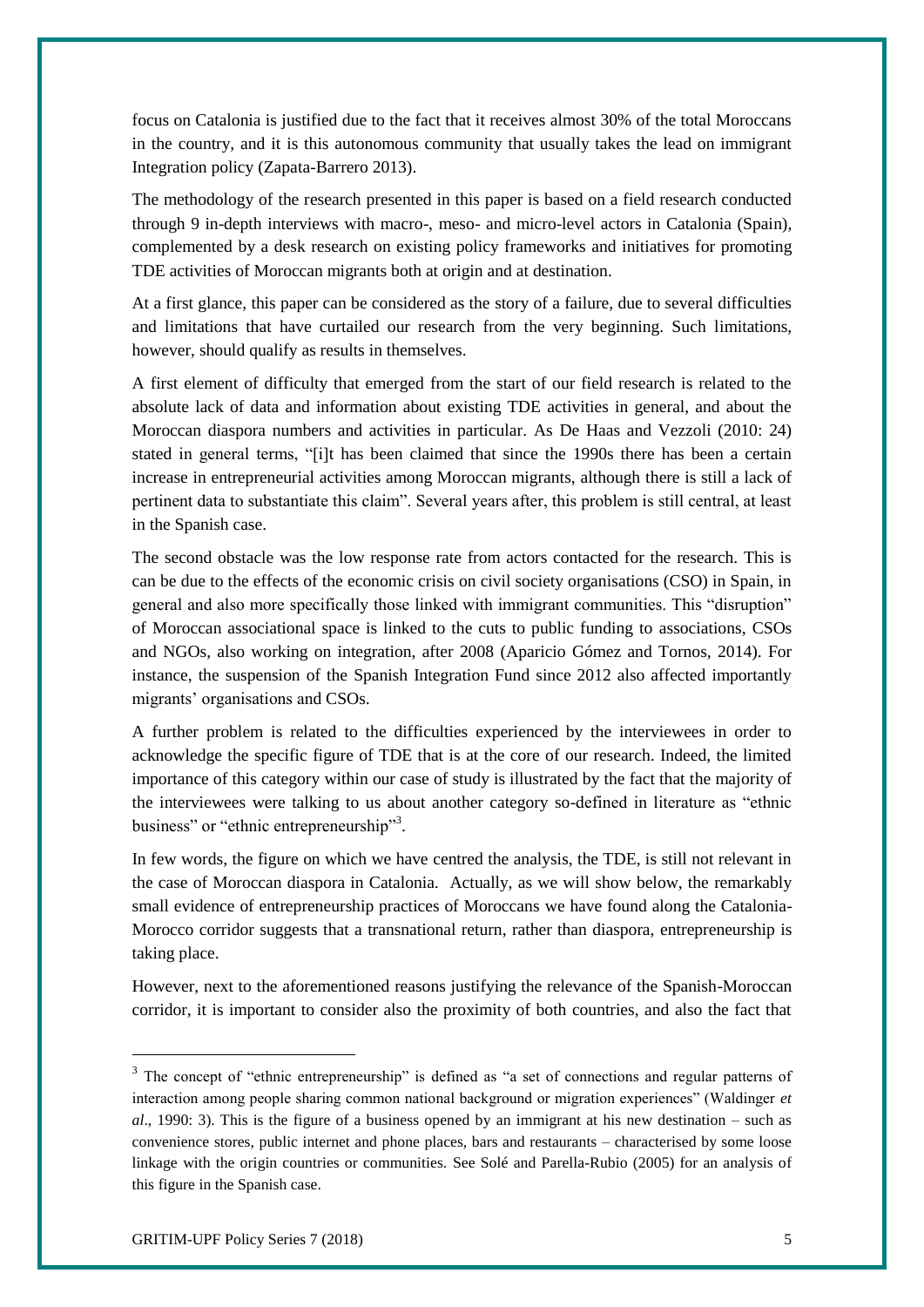historically Morocco has tried to keep a strong implication of emigrants towards their country of origin through remittances and investments. This apparent research catastrophe may hide noteworthy elements that justify its analysis. Thus, instead of working on a presence – the TDE and their characteristics - we decided to analyse its absence and to understand the possible reasons behind.

In the remainder of this article, after a short section detailing its elaboration, we briefly describe how Moroccan TDE activities are still marginal in Catalonia. Next, we review the results of our field research concerning respectively micro-, macro-, and meso-level actors on TDE initiatives of Moroccan migrants in Catalonia. Then, we focus on the barriers that can potentially explain the limited development of these activities. Finally, after summing up the main conclusions of the research, we propose some policy recommendations for the main stakeholders in this field.

# **1 Methodological note**

This policy paper relies on the qualitative document analysis (QDA) of three different sources of primary and secondary data. Academic literature compounds the corpus of secondary data that was used to retrieve points of entry to the research, which is of a very explorative nature. For this same reason, a back and forth process of primary data collection and analysis vas carried out. We started examining institutional documents regarding legislation in both Catalonia and Morocco, institutional web pages of the several governmental institutions and policy plans. This was combined with desk research of other institutions (meso-level) likely to be involved with the Moroccan community in Catalonia. These documents were analysed with a triple objective: first, attesting for the apparent absence of TDE; second, drawing a map of stakeholders that were likely to provide knowledge about TDE, thus becoming potential interviewees; finally, preparing the structure of the interviews.

In a second step we carried out semi-structured interviews with stakeholders. These were contacted due to their direct or indirect role in relation to TDE, in any of the three levels of analysis we propose. At the macro level, we intended to interview representatives of both the Catalan and the Moroccan government involved in entrepreneurship and migration. At the meso-level, we held a pilot interview with a person that has been actively involved with the Moroccan community in Catalonia since the early 90s, and helped us confirming and/or modifying the list of meso- and micro-level actors. Also at the meso-level, we interviewed the representatives of three associations devoted to the Moroccan community in Catalonia, the responsible for immigration at a Spanish trade union, and a representative of Moroccan Bank also established in Spain. Finally at the micro level we could only interview one Moroccan entrepreneur.<sup>4</sup> All interviews were conducted between February and September 2016, lasted around 60 minutes and were recorded and transcribed.

These interviews were very helpful to confirm the findings of the first step and provided further information about policy plans and other activities promoted by the macro level to examine in a third step of the analysis. The following table summarises the process of elaboration of the policy brief.

1

<sup>&</sup>lt;sup>4</sup> Due to data protection, more information about the interviewees will only be discussed upon individual request to the authors.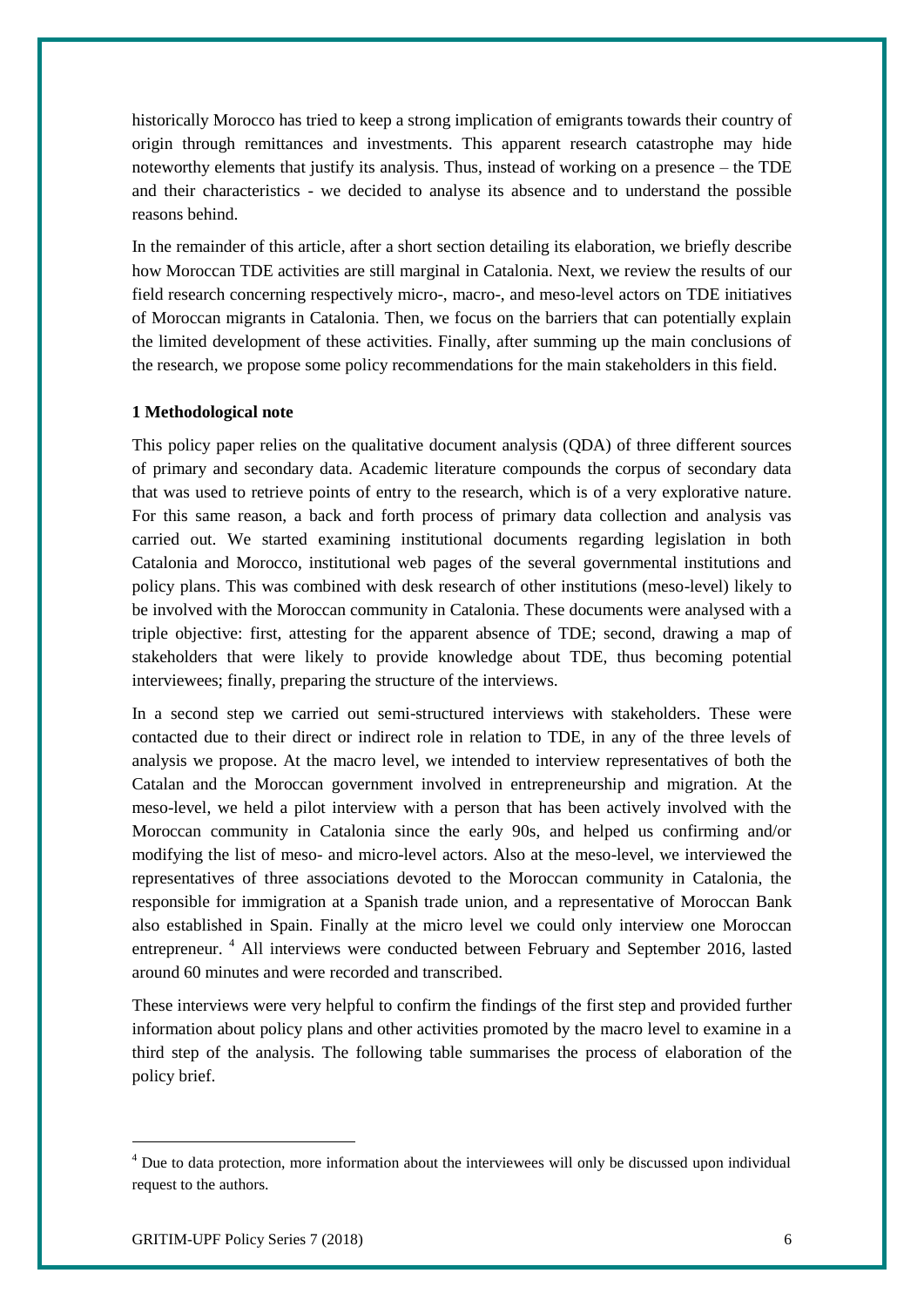| Objective                                             | <b>Type of data</b> | <b>Source</b>                   |
|-------------------------------------------------------|---------------------|---------------------------------|
| Mapping actors involved on<br>TDE Morocco - Catalonia | Primary             | Legislation<br>policy<br>and    |
|                                                       |                     | documents                       |
|                                                       |                     | Pilot interview                 |
|                                                       | Secondary           | Academic literature             |
| Elaborating<br>interview<br>structures                | Primary             | Legislation<br>policy<br>and    |
|                                                       |                     | documents                       |
| Mapping<br>institutions<br>and                        | Primary             | Legislation<br>and<br>policy    |
|                                                       |                     | documents                       |
|                                                       |                     | Institutional web pages (as     |
| policy<br><i>plans</i><br>aimed<br><sub>at</sub>      |                     | cited along this paper)         |
| fostering TDE                                         |                     | Semi-structured interviews      |
|                                                       | Secondary           | Academic literature             |
| Explaining the scope of TDE<br>Catalonia-Morocco      |                     | Legislation<br>policy<br>and    |
|                                                       |                     | documents                       |
|                                                       | Primary             |                                 |
|                                                       |                     | Institutional web pages<br>(as) |
|                                                       |                     | cited along this paper)         |
|                                                       |                     | Semi-structured interviews      |

Source: authors' own elaboration

# **2 Moroccan transnational entrepreneurs in Catalonia: A still marginal figure**

First of all, it is necessary to recall, as we announced in the introduction, that no data of any kind exists that would provide a clear image of TDE activities among Moroccans in Spain and in Catalonia. Public institutions, private actors, associations and other civil society organisations both in Spain and in Catalonia have not collected systematic information about how many Moroccans migrants decide to establish a transnational business including their country of origin. Moroccan institutions also have no, not even incomplete, data on this matter. This fact is symptomatic of at least two things: firstly these types of activities are still not very well developed in the case of Moroccan migrants in Catalonia and Spain; and secondly, that public institutions do not seem particularly interested in these activities, at least for the moment.

The majority of the Moroccans who undertake entrepreneurial activities with Morocco are migrants who return and start a business there. Moreover, according to our interviewees, the large majority of Moroccans that return back to the country of origin are not businessman, but mainly employees that act as intermediaries, or 'relational brokers':

"All that I mention came back with this formula: to become the intermediaries for a company they had been working for here [Spain] and that is opening a new market in Morocco, because the company here saw that there is no market here and had a need for expansion. They use the Moroccan employee that has some contact there and that can open there and continue to work. But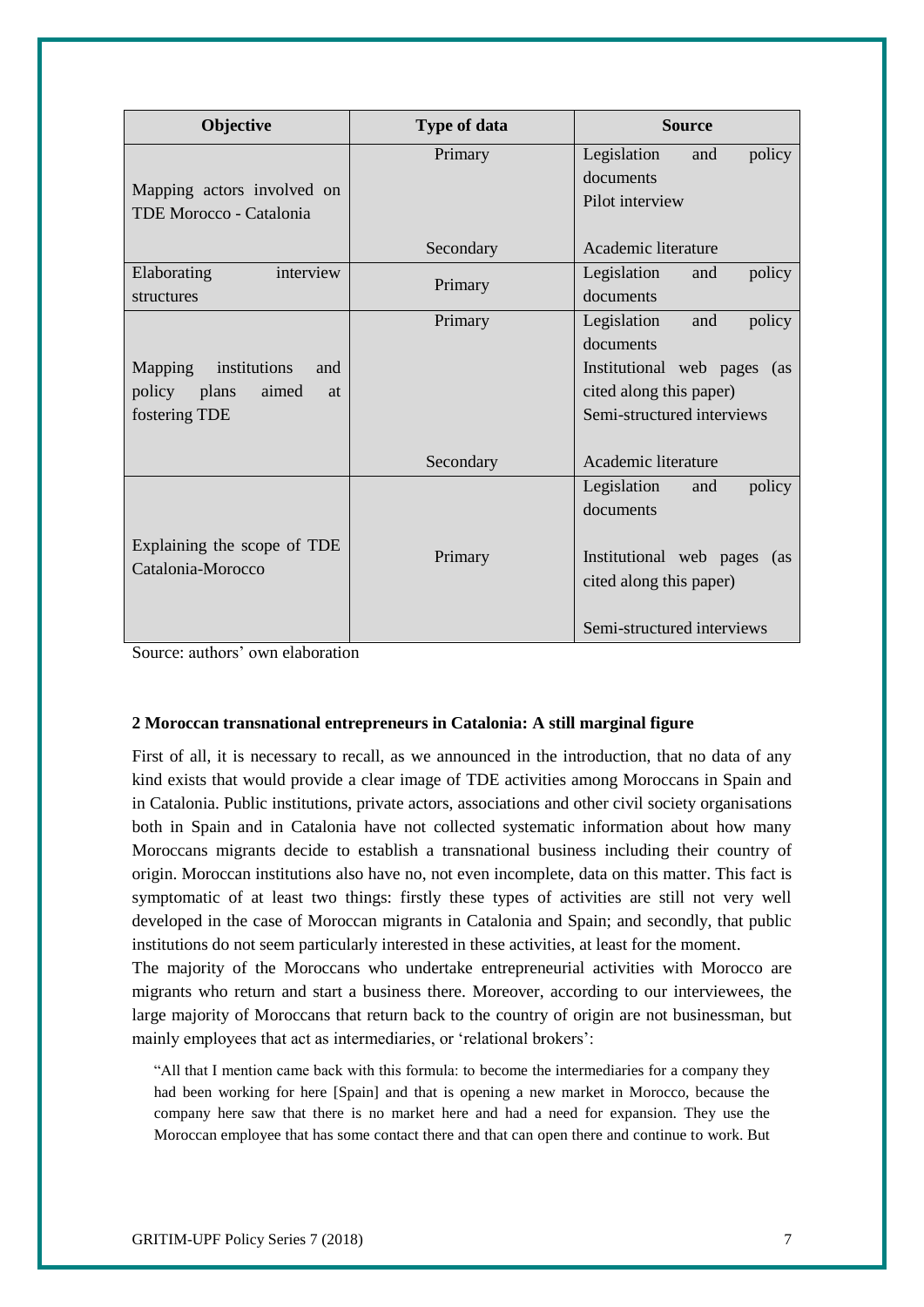none of the cases I know were enrolled in the voluntary return program<sup>5</sup>. I know who has returned voluntarily, but not with an economic project. In fact, of the five [people who returned through the program], three had mental health problems, were psychologically treated, were shattered and needed more to be with the family than to arrive with a project" (interviewee 1).

Once more, the voluntary return programmes, often related at a narrative level with productive activities in origin countries, bear witness of his very limited impact (Plewa, 2012), as we describe further below.

In some cases, the Moroccans that act as intermediaries or directly work for larger local companies (Spanish or Catalan ones) that want to open their markets and start their activities in the Moroccan market, have a higher academic level of education and are still established in Catalonia, as they can benefit of an easy regime of mobility. An example of this was one of our interviewees, (interviewee 2), who actually gave other examples of younger generations of Moroccans living in Catalonia and working for companies with interests in the Moroccan market.

Scepticism about this figure is shared by the majority of the stakeholders that we interviewed. One of the interviewees claims that those who engage in transnational business activities belong to an already transnational elite and, he adds, "the rest cannot do this" (interviewee 8). The same source adds: "it is very difficult to be competitive with small companies that have a budget of around 150,000-200,000 euros."

This picture is in accordance with the kind of dualism brilliantly detailed by Castles (2011: 311), between a cosmopolitan and mobile elite that can move easily across the planet, and the rest that has to face a world of borders, barriers, security control and exploitation. There is also a Moroccan cosmopolitan elite who is active in the business world, but it seems that they are not immigrants, and neither are they based in Spain or Catalonia. These actors have a higher socioeconomic profile, extensive access to social networks with key actors in Morocco, and with more structured and formal activities operating in France, Belgium, Canada, etc. For the moment, the typology of a Moroccan entrepreneur of high socioeconomic status, high mobility and good contacts in the country of origin, is not participating in TDE activities in Catalonia or Spain: "the kind of people you say exist, but these are big capitalists who usually work for multinational companies, who do the operation and do not need to have an office nor a referent" (interviewee 1).

The weight of socio-economic class in establishing transnational activities is also indirectly confirmed in an interview, when the stakeholder points out future evolution in the form, structuration level and size of TDE practices:

"This [the intermediate typology of enterprise between the SMEs (small and medium enterprise) and the big multinationals], I think, will start about 2020. Because we have a quarry of future entrepreneurs in business schools, in Barcelona for example, that is amazing. Especially, children of diplomats. Because today's diplomats have realized that the great value, the great heritage they can leave their children are higher education degrees." (interviewee 9).

1

<sup>&</sup>lt;sup>5</sup> The voluntary return programme was implemented by the Spanish government in order to foster and assist the return of immigrants. See: http://extranjeros.empleo.gob.es/es/Retorno\_voluntario/programa/index.html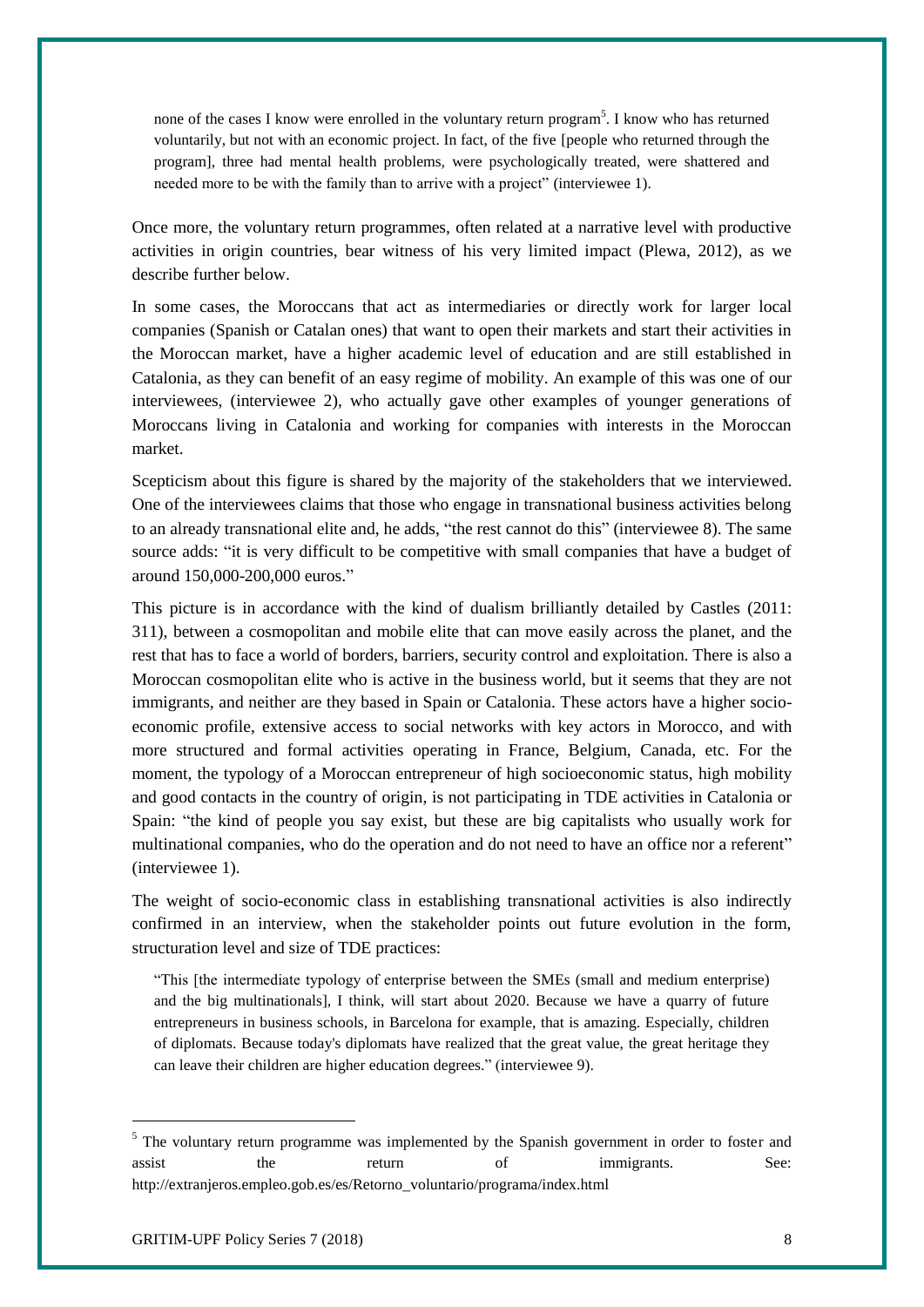Socio-economic class, academic training and personal status facilitating mobility in different spaces links very clearly the evolution of this figure – the Moroccan transnational entrepreneurto the previously mentioned figure of cosmopolitan elites.

In any case, it is also clear that the time of residence of a community in the destination country is playing a key role, and that the offspring of Moroccan immigrants in Catalonia will probably raise the possibilities of developing TDE activities, if there is a supportive institutional framework.

Looking at the typology of the few TDE activities developed by Moroccans, a previous research carried on in the framework of the Diasporalink project and based on field research in the country of origin (Hellgren, 2017) shows that TDE activities are not largely developed and that the most of these transnational activities are carried on by return migrants in Morocco. However, the report suggests that these activities bear no relation to having taken part to the voluntary and productive return programmes carried on by the Spanish state with the support of the IOM, NGOs or CSOs. These projects were plagued by different limitations that practically made the "productive" part of the return mainly a rhetoric statement at political level. Indeed, data from 2010-2012 suggests that the vast majority of beneficiaries come from Latin American countries, amounting to nearly 300 beneficiaries in three years (Parella, Petroff and Serradell, 2014). Other return programs offer slightly higher numbers (10 000 from 2009-2012), but again the presence of Moroccan migrants is very low. In their study of Bolivian returnees, Parella et al. (*ibidem*) suggest that factors such as the lack of sufficient resources, as well as the rigidity of regulations and the lack of cooperation with countries of origin might explain such low numbers. These findings add to the statements made by our interviewee on the mostly limited entrepreneurial culture and knowledge of returning migrants (interviewee 9) and arguably constitute the main elements of the failure of such programmes.

Hellgren's research (2017) underlines that the existing TDE activities are carried out mainly by two typologies of Moroccan migrants: 1) those having had a relatively positive labour experience in Spain decided to go back to the country of origin with the savings earned during their emigration period in order to start a new activity in the same field in which they were working in Spain or Catalonia (restaurants or construction, for instance); 2) migrants that have earned an important amount of money through informal business and start an activity in Morocco (Hellgren, 2017)

As we expose below, these findings coincide mainly with those produced through the field research carried out on the Catalan case with several stakeholders linked in different ways with the Moroccan diaspora. As we have already suggested, the few TDE in Catalonia seem to have a very low economic profile, and their activities are mainly informal with limited degrees of planning and structure. This is illustrated by several interviewees in similar terms as the following:

"Even mentally, I think, the Moroccan, well not the Moroccan, but the type of Moroccan immigrant we have here, is not the typical one that has an initiative, which may have an idea of entrepreneurship ... No. They are those who act 'informally': 'you have something, I have contacts, I put you in contact and I take the commission', and that's it" (interviewee 1).

The actors involved in these activities in the Catalan and Spanish cases are mainly unskilled or low-skilled workers that apply their knowledge in the same economic sector back in the country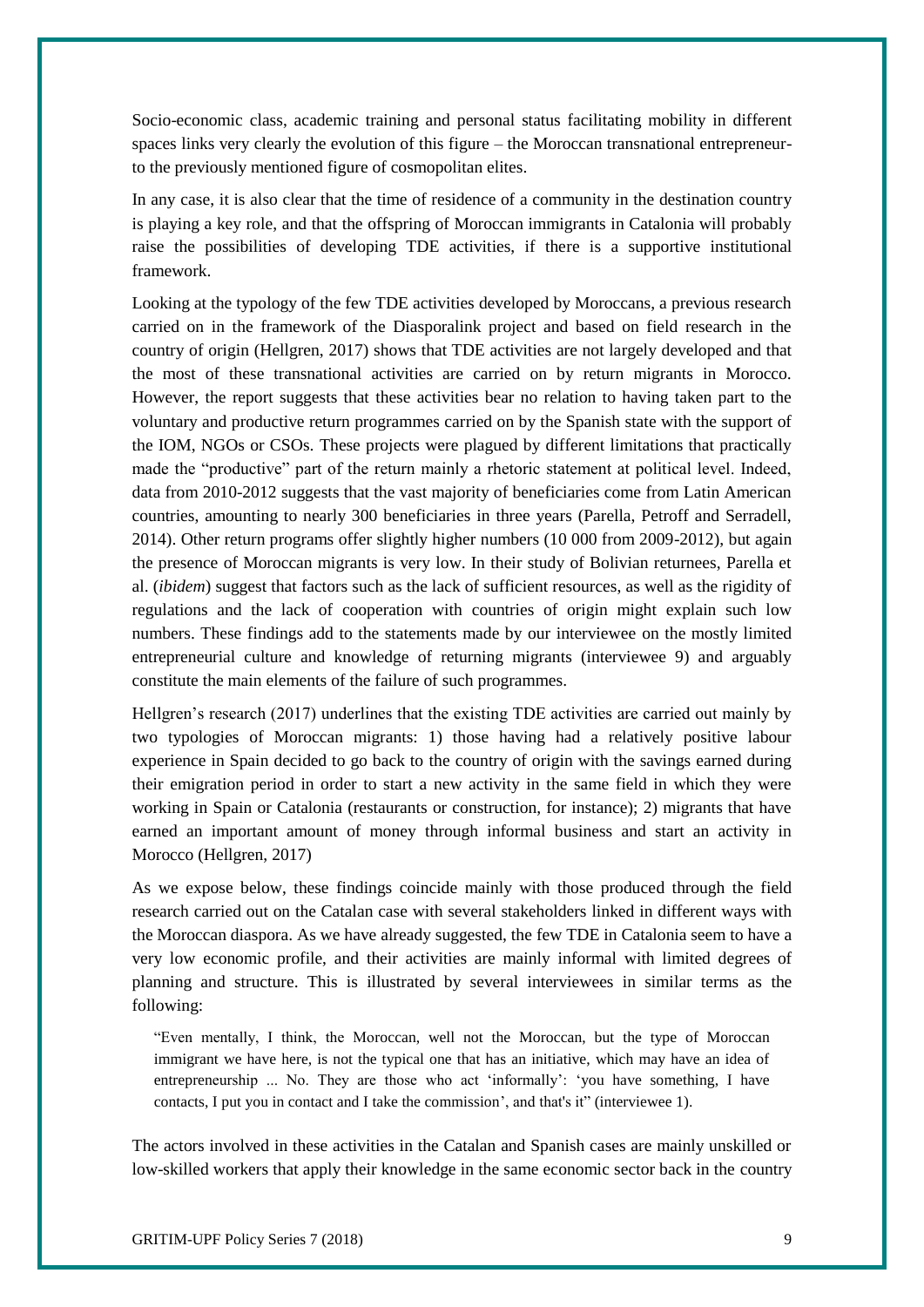of origin. Moreover, a specific business culture emerged as a factor to consider in relation to the outcomes of Moroccan TDE. As put by a respondent:

"These people do not have the culture to sit in an office and say, 'I run my business.' Yes, I run my business, yes, but I run it from the mud, not from an office. […]The existing TDE of Moroccans migrants in Catalonia and Spain are very archaic; it is nothing scientific or industrialized" ( interviewee 9).

Concerning the size of the currently existing businesses that link Catalonia/Spain and Morocco, there are no large and well-structured businesses. The most part of entrepreneurial initiatives are carried out mainly on an individual basis or, in the best case, by very small enterprises.

These small companies focus on a limited number of sectors which coincide with the activities most Moroccans develop in Spain: construction, transport and hospitality.

An interviewee suggest that, in his view, the sectors where there are more investments, (more of the 90%) are livestock farming, construction, and to a lesser extent, agriculture and transport of fruits and vegetables" ( interviewee 9).

Concerning the construction sector, it was a very important sector of employment of Moroccans in Spain and Catalonia before the crisis. As a respondent explains:

"they were many people who were here working in the field of construction. Because there were many companies of Moroccans who had begun to work in construction, as intermediaries. The big companies take the big works, and then they outsource, they subcontract small companies. Then, when the sector falls, many of these people have come down to Morocco, because in Morocco there is still the boom of construction. So many, I speak of at least 15 or 20 that I know ... but there are more. Then all these companies have gone down through one of these people with whom they subcontracted. Then we find in Morocco many medium-mixed companies" (interviewee 1).

Looking more deeply at entrepreneurial activities in the construction sector, the enterprises have a very small in size and are 'managed' by a former employee in the same sector in Spain:

"What is being created lately in Morocco, are construction companies [...] but the outsourcing of construction companies. Because many of these enterprises have closed in Spain and some of those who were here employed, with their unemployment settlement buy the material that liquidates that company and they go to Morocco and constitute them there a company. They carry the excavators and then they rent it out" ( interviewee 9).

The agriculture is another growing field of investments, even if the role of Moroccans seems to be so far limited to intermediaries or to transport companies:

"And now the Moroccan watermelon has become fashionable. In Mercabarna they are sold like candy in the door of the schools, and what they do: they go to Zagora, in the northern part of the Sahara, which is a sandy land, and watermelons have a grittier texture and are much larger, can weigh 20, 30kg!" ( interviewee 9)

The investors in this field are mainly Catalan, or Spanish, that rent some land for longer periods and organise the production there, in order to sell it back in Catalonia or Spain. Moroccans, largely already employees in the sector by these investors, serve mainly as intermediaries, because they generally don't have the capitals to carry out these operations. An interviewee explains that "there is just one that I know. One who used to be a warehouse assistant, he set up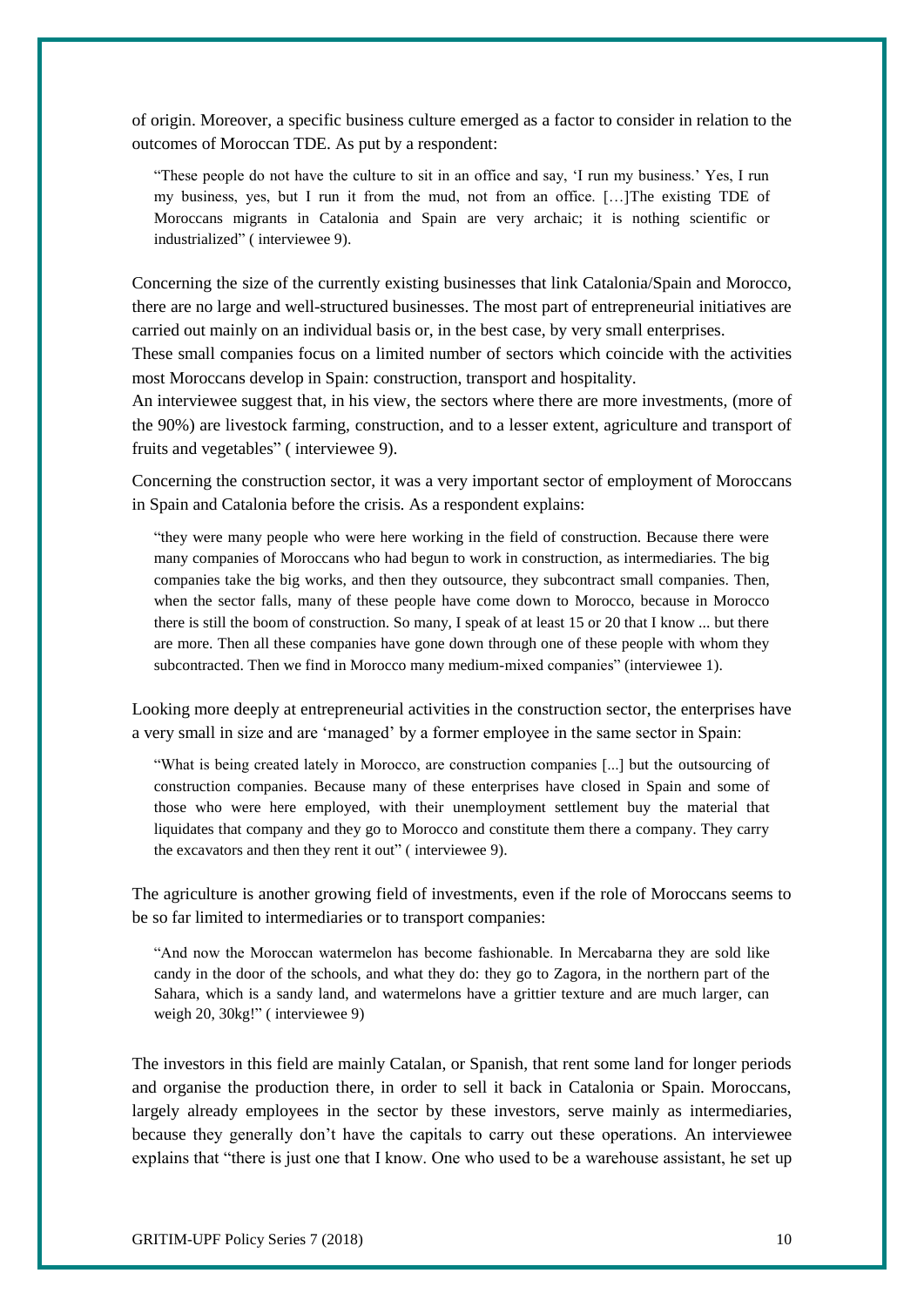the business with his boss, they fought, and now he has set it up on his own side. Other people are looking for their place in this chain: they create transport companies" (interviewee 9).

Concerning the transport sector, it has started several years after the beginning of the crisis in Spain, and particularly after then the public guarantee fund (Fogasa) started paying the compensations to Moroccan workers whose employer had gone bankrupt.

"They [Fogasa] started paying three years ago or so, so people have received the money 2 or 3 years ago. That's when they started investing. The compensation, plus the capitalisation of the unemployment, and with 30,000 euros they set up a business. There are some who have invested more ... for example I know one who was a driver of a trailer and operated in Europe, and now he has set up a company and is working with Europe and especially with Morocco, because they have clients, and of course, the investment was not only his, but the family has also invested. And he, of course, has no employees, because his company is a truck, which generates an income of 20- 30,000 euros per month, but he drives. Then he gets paid as a shareholder in society, but at the same time as a driver. And that will help you to continue saving and eventually buy another truck, which then he might add it to the company's assets by means of increasing his own share of it" (interviewee 9).

Thus, the payment of unemployment indemnities, both by previous employers or by Fogasa, jointly with the capitalization of unemployment – that is the possibility to receive all the unemployment benefits in a single payment – is recently playing a key role in the development of entrepreneurial initiatives of Moroccan migrants in Catalonia and Spain in the construction and transport sectors. In the opinion of one of the interviewees the absence of data about TDE activities is related to the novelty of these practices in the case of Moroccans in Spain: "there is no data because this is a recent phenomenon. It is an activity generated by the crisis. It is a postcrisis business phenomenon" ( interviewee 9).

In the restaurant sector, the frame seems different, concerning the typology of migrant entrepreneurs. But also in this sector it is mainly Moroccans who return and set up their restaurants, that is to say that it is a return migration and not mobile individuals:

"In the area of Nador, the investments are mainly in the tourism sector, and particularly in restaurants, because the people there, the Tangerines, Tetuaníes, almost all work here [in Spain] in restaurants; they are chefs, cooks or waiters. Many chefs in very important restaurants are from this area. So, since they work in the seafood sector what they open there in Morocco are seafood restaurants as they have raw material, because there is never a shortage and it is much cheaper. In Assilah, Tangier, Tetuan, there are many restaurants whose owners are ex-chefs in Spain, heads of the hall, waiters, who have mounted them there. […] They do not ask for much funding either, because they already have the capital. When they think of setting up a business, they have two ways, either associating with a relative with money, or having already saved enough to set it up. But either way, they definitely leave Spain" (interviewee 9).

The specific geographical localisation of different entrepreneurial activities seems to be very important. Agriculture and related transport business are mainly localised in the south, while restaurants are in the northern costal zones, and construction-related business are mainly located in the larger cities.

It is also important to underline that most part of existing TDE activities of Moroccan former migrants in Catalonia or Spain are mainly based on family support, both in terms of investment and human capital (interviews 5, 6 and 9). Access to credits to start an enterprise is clearly a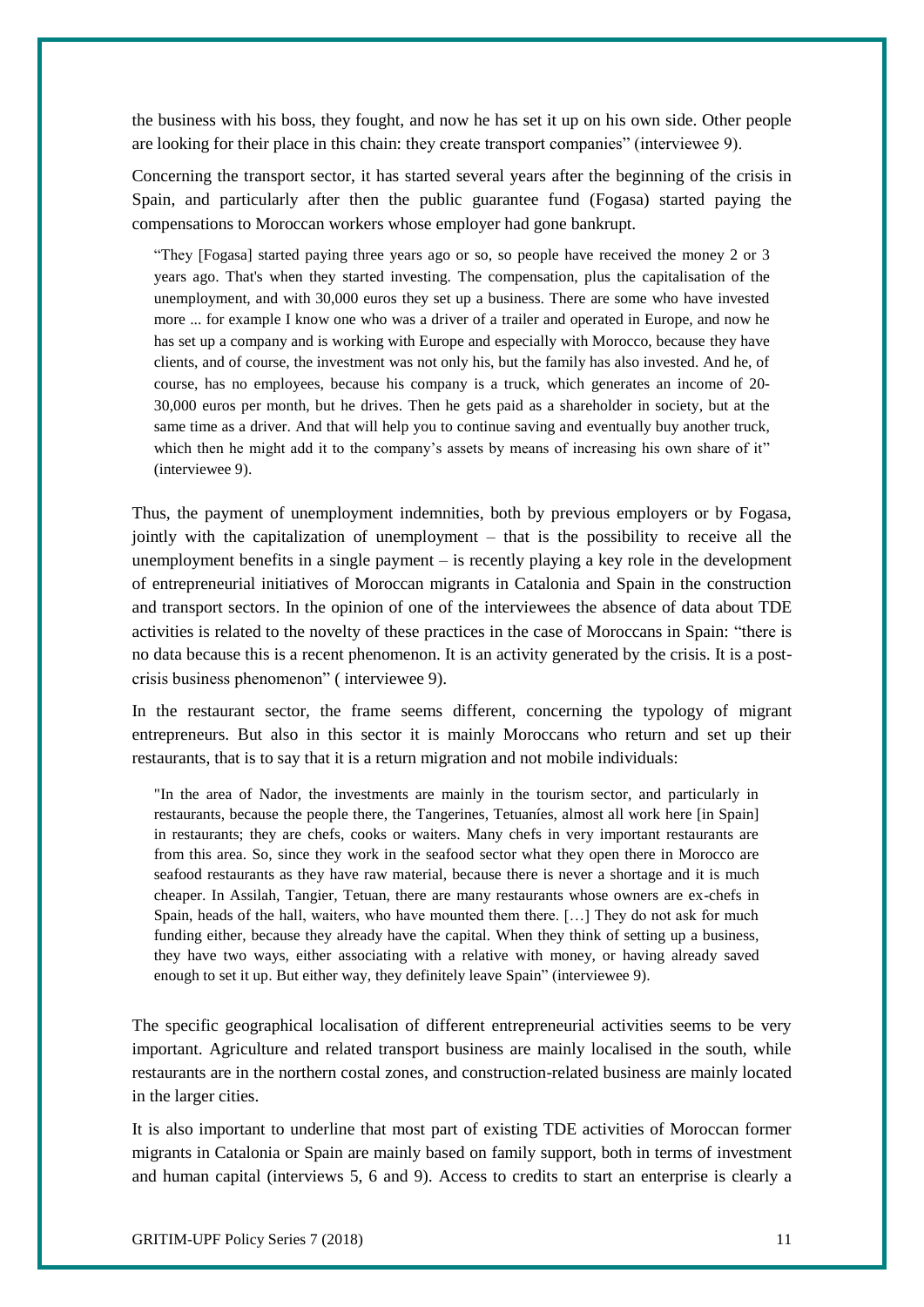main barrier to the development of TDE activities towards Moroccans diaspora in Spain and Catalonia.

# **3 Micro-level factors: specific characteristics of the migration corridor from Morocco to Catalonia and Spain.**

The lack of TDE relevant activity in Catalonia with regards to the Moroccan diaspora is intimately connected with factors that have to do with their characteristics as a migration group in Catalonia. As we will see, despite being one of the most important groups in Spain and Catalonia, the socioeconomic characteristics of immigrants of Moroccan origin notably contrast with those of their co-nationals in other traditional destination countries. The length of arrival and their social and educational levels are factors that we deem relevant to take into account. Moreover, other political and institutional conditions both in origin and destination help to shape the overview of TDE activities we have depicted.

However, this very specific attractiveness of Spain, if compared to previous 'traditional' destinations of Moroccan migration has some consequences on the profile of Moroccan migrants arriving to the country. Indeed, the typology of Moroccans in Spain is different from those residing in other destination countries in Europe, concerning their educational level and socio-economic profile. In this sense, Spain attracted lower-skilled and less educated individuals (de Bel-Air, 2016). Moroccan international students with a higher socio-economic level prefer destinations other than Spain, both for the language of education and for the reputation of the universities.

"In France, for instance, there are Moroccans that study in very important business schools, and then they go back in Morocco and they lead banks, public enterprises, etc. If we talk about entrepreneurship here, the level is more superficial. We have no influential people here" (interviewee 5).

At the same time, cosmopolitan Moroccan elites that decide to live outside the country also choose other destinations. For example, while 70% of Moroccans in Canada are highly educated, and 55% perform highly skilled professions, for the case of Spain the number of highly educated Moroccans drops to 8% and the majority work in elementary (33%) and craft and trade related professions (17% and 21%) (de Bel-air, 2016). As suggested by other interviewees, the differences between Moroccan migrants' socioeconomic profiles in Spain and previous traditional European destinations could be an important explanatory element of the very reduced presence of TDE activities.

"Here immigration is very recent. So, there is this first-generation immigrant, who is a bricklayer and works in construction, and has not reached a level of maturity so to think of setting up a company, has not an experience that allows him to run a company. […] France, Belgium, the Netherlands, Germany… these are countries of a more ingrained migratory habit. […] What happens: all their children [of Moroccan migrants] have studied there, they already have a training and always see their home countries as a way of escape. Because they do not see their immigrant status as a handicap. Because they do not have this complex, they speak fluently the host language, they speak German in the same or similar way as Klaus or Magnus, they have a culture similar to that of the native German, and with the plus of speaking another language, and they have the culture and roots of another country. They are like cassette tapes, which have double sides. They have that double face. Here in Barcelona there are some entrepreneurs who are ... well more than entrepreneurs we are in the employees phase. For large multinationals looking at the Arab market.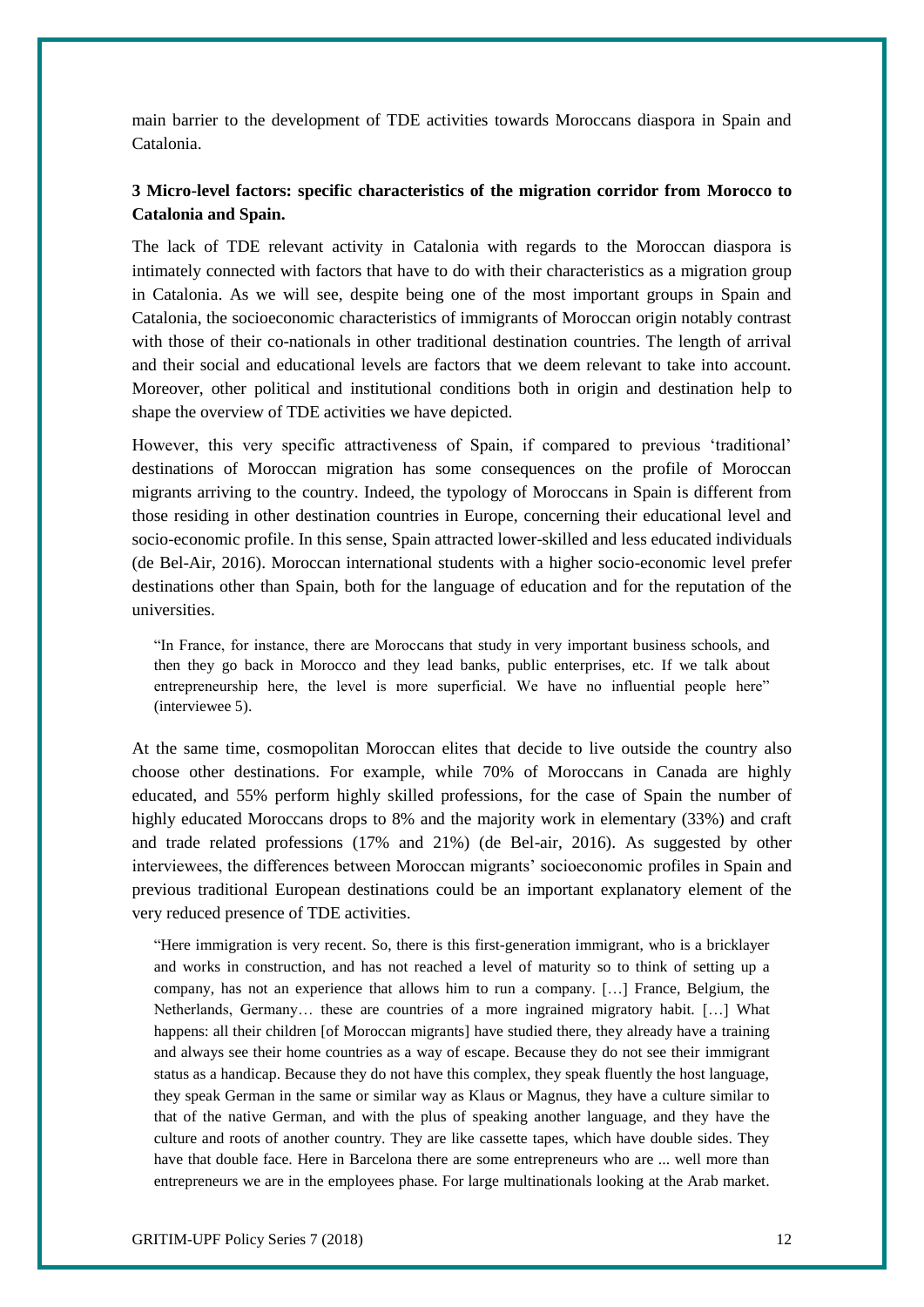Especially the infrastructure construction market: roads, ports, airports, naval industry, aeronautics ... There are European companies, where all the staff is European, and then to access the Arab market they need that union bond that can allow them to access with confidence" (interviewee 9).

The employment patterns of Moroccans in Spain confirm that this immigrant group is mainly employed in low skilled occupations (Gabrielli, 2017). Moroccan migrants' educational trajectories and achievements are also still sensibly lower than those of Spaniards (*ibidem*). These elements can play a key role in terms of TDE activities, considered that the likelihood of entrepreneurship is directly related to the level of education in Spain (Mestres, 2010), but also indirectly in terms of, for example, the capacity to access to necessary investments to start a business (*ibidem)*. These considerations about the specific profile of the Moroccan diaspora in Spain and Catalonia will take a specific relevance regarding the size and the characteristics of the transnational entrepreneurship of the Moroccan diaspora in Spain and Catalonia.

A last element that we have to consider in relation with TDE activities is the impact of the economic crisis on flows and stocks of Moroccan immigrants in Spain. Since its outburst in 2007-8, the flows of Moroccans have not only decreased, but become lower than return flows (de Bel-Air, 2016).

At this regards De Haas and Vezzoli (2010: 16) explain:

"In Spain, for instance, in spite of a severe economic downturn and very high unemployment rates, most regular and irregular migrants have opted to stay. Some Moroccans with legal residence have returned, but in small numbers. Also the 'pay-to-go' scheme which offered regular migrants a lump-sum payment in exchange for renouncing their resident permit did not encourage many Moroccan workers to return. Some Moroccan families have adopted a 'partial return migration' strategy in which some family members (i.e., wives and children) returned while others remained in order to retain residency rights. Some migrants have moved to other EU countries where they might be able to rely on the support of family networks".

With regards to Moroccans that were already in Spain, the crisis had consequences on their following life-trajectories. In fact the crisis largely affected economic sectors where Moroccans where particularly employed, such as the construction sector, and thus, going back to the country of origin was a possibility for those in the worst conditions. As an interviewee clearly states:

"when they go back to have some economic activity there, it is mostly to work, not start a business because usually people who go are people who, when they went back some years ago it was because of the crisis so they didn't have any money saved and they would just go back and drive a taxi or work for a company or something like that" (interviewee 4).

Another interviewee also underlines that most of the returning migrants decide to go back to their country of origin because their migration projects have failed, and thus they are generally in a weak economic position that does no help to establish a new business (interviewee 8).

Moreover, according to the same interviewee, return to the country of origin can also act as a significant disadvantage. This is so in terms of returning immigrants' access to social networks and resources, especially compared to those who stayed in Morocco (*ibidem*). Access to networks is a key element for opening and maintaining a business, and in this sense returned migrants would have a comparative weakness. In sum, part of the Moroccans that return to their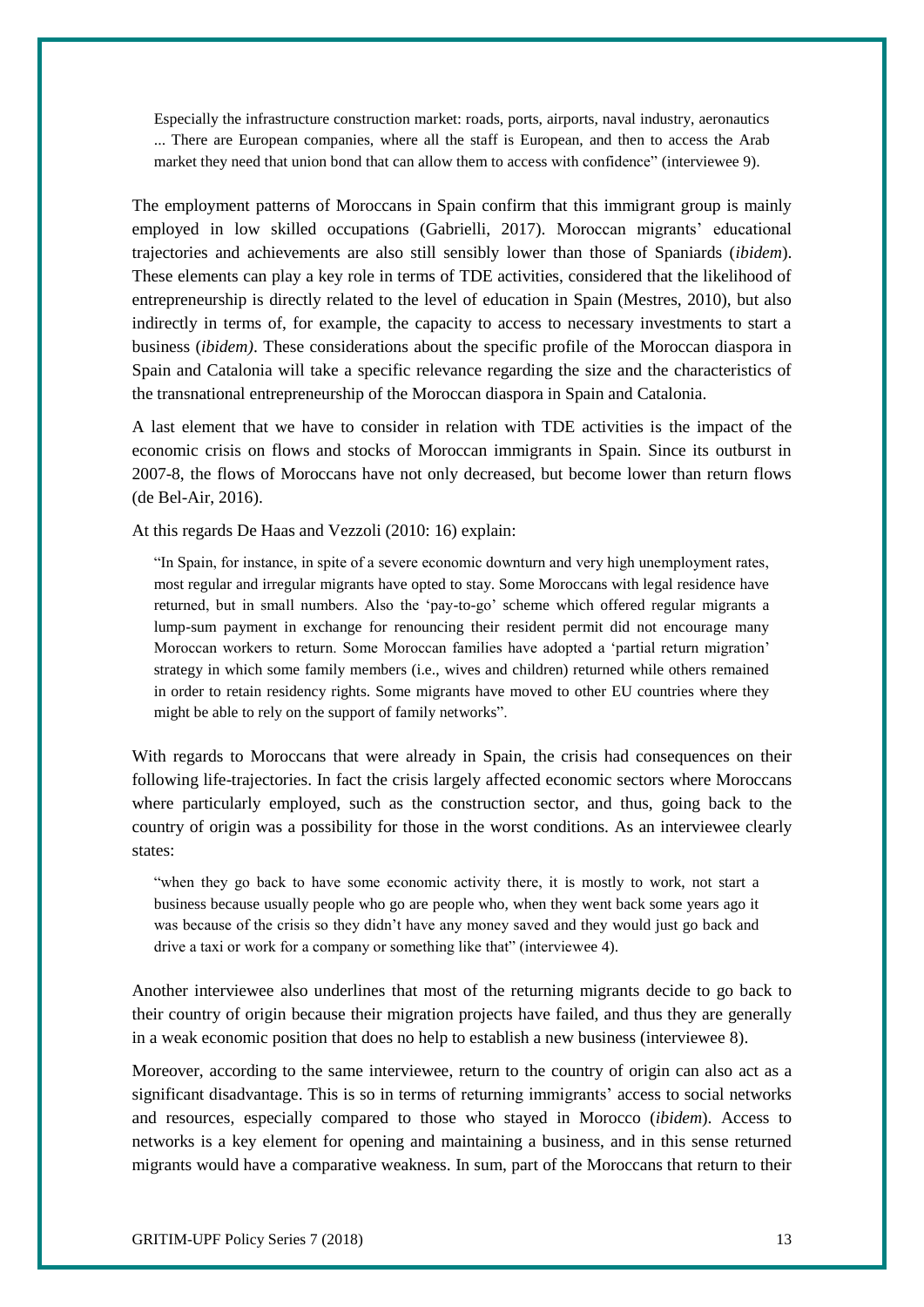origin countries have no material possibility to start a business, due to the "failure", at least in economic terms, of their migratory experience in Catalonia or Spain.

The children of Moroccan migrants in Catalonia and Spain are a particular type of "returnees" with a stronger potential of or relationship with TDE activities. This is so because of their educational level, which is higher than that of their parents. As commented in an interview "there are young people who study here and they are going back to Morocco and being employed for companies that are working in both countries" (interviewee 4). However, both first generation of migrants and their children returning to Morocco try to keep the link with Spain, at least concerning their residence permits. This can create problems, in the case of returned migrants for the accomplishment of the mandatory period of stay in Spain, and in the case of students for impositions and social rights. As the same source explains, in the case of students going back to work in Morocco:

"they stay maybe six months or seven or whatever and then when they come back they have problems regarding the money they were getting from the welfare system or whatever […] usually when they go, they don't tell that they are leaving but when they come back they find the problems" (interviewee 4).

These considerations remind us of a concept recently emerging in the literature that can be quite relevant for understanding possible patterns or evolutions of TDE activities: the typology of the "double diaspora" (Guo, 2016). In his research on of the Chinese Canadians in Beijing, the transnational migration experience became an hybrid experience transcending ethnicity an nationalism, in which people are at the same time diasporas and returnees, playing the role of economic brokers between the two spaces, and understanding these spaces as part of a circulation between multiple poles. Surely, this perception of the mobility and of national and ethnic belongings by members of the diaspora can play a very stimulating role for TDE activities. Nevertheless, it does not seem to be the case, so far, for the Moroccan community in Spain.

Even if "relational brokers" are considered as a central issue for developing TDE activities (African Diaspora Policy Centre, 2014), it is clear that in the case of Moroccan diaspora in Catalonia this step has not yet been reached.

This contextualisation focused on the corridor and on the micro-level has helped us to set the grounds on which we will try in the next section to discuss the macro- and meso-level factors that explain the relative lack of importance of Moroccan TDE activities in Catalonia.

### **4 The role of macro level-actors in origin and destination.**

# *Macro-level actors in Morocco*

1

Since the beginning of Moroccan emigration to Europe, the Moroccan State links the emigration of its citizens to the development of the country of origin<sup>6</sup> (De Haas 2007a; Gabrielli 2017). However, Moroccan emigration projects extended and this idea was rapidly abandoned. Thereafter, in the 1970s the Moroccan government developed some projects to foster emigrants'

<sup>&</sup>lt;sup>6</sup> In the 1965-68 three-year plan, emigrants were considered as innovative agents of Morocco's development, due to the fact that the emigration process was seen, by that time, as a temporary and formative experience.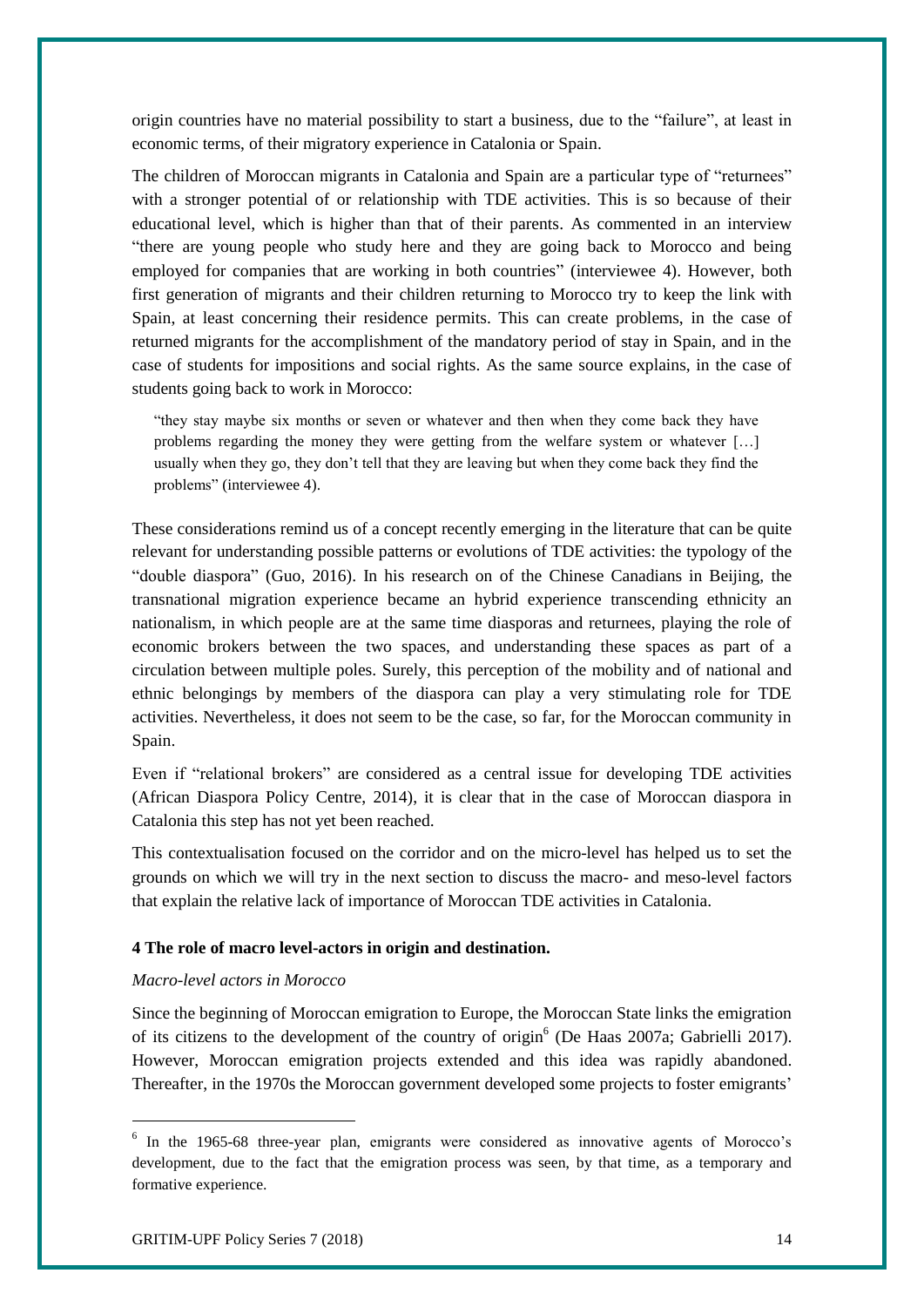involvement in national development through investment-stimulating programmes. However, both this program and another one, called REMPLOD (the Reintegration of Emigrant Manpower and the Promotion of Local Opportunities for Development) founded by the Dutch Ministry of Development and Cooperation in 1974, showed poor results, if not a clear failure (De Haas 2007a).

In recent times, Morocco is courting the diasporas in order to keep or eventually increase the flows of remittances and investments in private enterprises, thus contributing, in the view of Moroccan authorities, to the development of their country of origin (De Hass 2007a; De Haas and Plug 2006). It must be also pointed out that Morocco has never developed a proactive policy of return toward his diaspora. For the country's institutions it seems to be more profitable to have a part of the Moroccan labour force abroad, but linked economically to the country of origin (through remittances, and more recently, investments) (Gabrielli 2017).

Lately, the state started paying some attention to the transfer of knowledge as a development tool. For this goal, Morocco has started since 2006 an initiative to mobilize skilled Moroccans residing abroad: the FINCOME (the International Forum of Moroccan Skills Abroad). Previously, a similar programme also related to the mobilization of skills was launched in 1990, under the initiative of the UNDP (United Nations Development Program) in support with the Moroccan government: the TOKTEN programme. Effective results of these projects are difficult to be analysed, in particular the more recent one (FINCOME). The little information available points to a sharp increase of mobilised skills from 2007 (when the programme was set) to 2010, and a steady decrease since then (Boukharouaa et al. 2014).

The importance that Moroccan institutions place on the contributions of Moroccans abroad to the development of the country, in particular through fostering investments, contrasts with very few initiatives of debatable effectiveness from the side of institutional actors to promote migrant transnational entrepreneurship within Morocco and Spain.

Besides the different institutional mechanisms and ministerial reconfigurations in order to take more in consideration the Moroccan diaspora abroad<sup>7</sup>, the main instrument developed by the Moroccan government to foster TDE activities is a specific fund addressed to increase the investments of the diaspora in the country of origin. The Ministry of Moroccans residing abroad (*MRE –Marocains résidents à l'exterieur*) established in 2009 an instrument called "MDM (*Marocains du Monde*) Invest" Fund in order to support and foster the entrepreneurial activities of Moroccan emigrants in the country of origin<sup>8</sup>.

However, the fund has not proven to be a very useful tool, at least considering that it was suspended in December 2011 due to its limited results and for re-framing purposes. The fund went under review in 2013 and was reestablished only at the beginning of 2015, with a budget of 100 million dirhams<sup>9</sup>. At the reestablishment of the fund, the general director of the CCG (*Caisse Centrale de Garantie*), Hicham Serghini Zanati, explained the objective of the fund:

 $7$  See Gabrielli (2017) for an overview.

<sup>&</sup>lt;sup>8</sup> See: http://www.mre.gov.ma/fr/investissement/investir-au-maroc/le-fonds-mdm-invest

<sup>9</sup> See Yabiladi, "MDM Inveest: Opération séduction du Maroc auprès des entrepreneurs MRE", 24/07/2016 [https://www.yabiladi.com/articles/details/45968/invest-operation-seduction-maroc](https://www.yabiladi.com/articles/details/45968/invest-operation-seduction-maroc-aupres.html/)[aupres.html/](https://www.yabiladi.com/articles/details/45968/invest-operation-seduction-maroc-aupres.html/) ; and Le Matin, "Marocains du Monde. Project de révision du Fonds MDM Invest",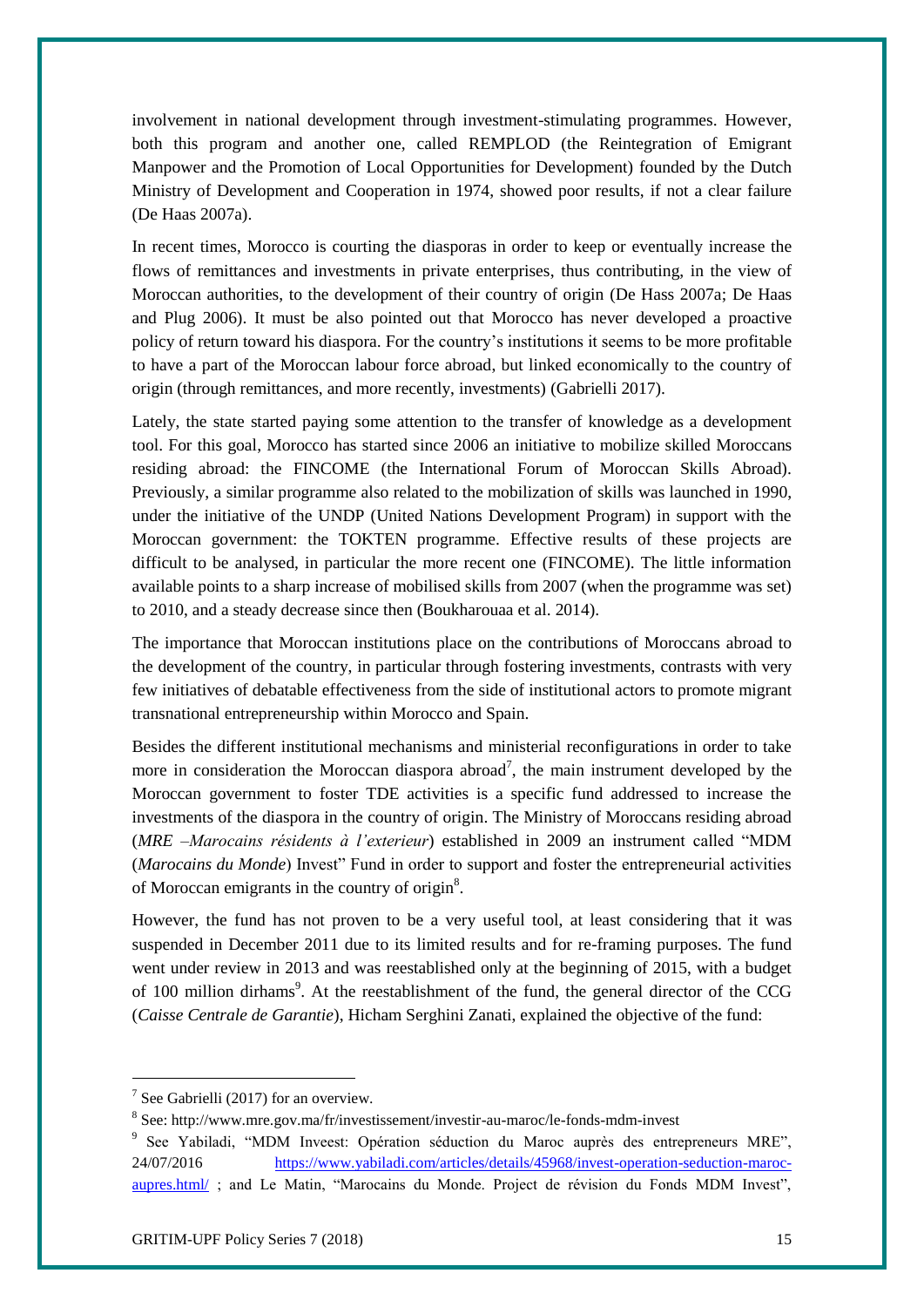"The objective is to encourage MREs to invest in Morocco and to integrate them into a real economic dynamic, within the framework of the priority sectors, away from traditional investments. The State is concerned that the subsidies granted create added value."<sup>10</sup>

The mechanism of the fund is actually the following: a Moroccan migrant that has an entrepreneurial project to start in Morocco has to dispose at least of the 25% of the total investment sum; the fund MDM Invest will provide 10% of the total quota of the Moroccan resident abroad in the project, in the form of a non-reimbursable contribution; the rest of the total investment has to be financed by a bank credit or in cash.

The eligibility of this fund is limited to some specific categories: a Moroccan resident abroad with proof of residence permits, foreign identity document or valid consular card; a Moroccan who has resided abroad and returns to Morocco for a maximum period of one year before the date of the investment project; a Moroccan resident abroad associated with Moroccan or foreign investors in proportion to the share of the Moroccan in the capital. In other words, the Moroccan has to be a regular resident abroad, or a very recent and "legal" returnee, which arguably restricts the access to the funds for Moroccans residing abroad in irregular situations.

At the same time, the investment has to be at least of one million up to five millions dirhams (around 450.000€), and addressed to specific sectors: industries and services related to industry, education, hotels and health sector.

It is clear that the Moroccan migrant has to raise 25% of the entire sum by their own means (personal savings, family or friends contributions, etc.), and then access a bank loan for the main share of the total investment and, as we will see, this is still not easy for Moroccans residing in Catalonia or Spain.

It is difficult to evaluate the impact of the fund since its re-establishment; however press releases suggest that its scope is still very limited. Indeed, a high responsible of the BMCE (*Banque marocaine du commerce extérieur*) stated in July 2016 that "only about 20 Moroccans in the world have so far benefited from this funding"<sup>11</sup>.

An interviewee clearly explains the difficulties to access the necessary bank loans:

"I think it was stopped because no one used it, because it was very difficult to use. People who asked for a loan, had no solvency, and those who have solvency and have a solid project, already have the capital. The people who applied for it did not meet the profile and those who met it, already had the money. So, who do you give it [the credit] to?" ( interviewee 9).

Skepticism about the effectiveness of MDM invest program is shared by another informant:

"I know that there has been a lot of money spent, but I'm not shure if the money has finally been invested wherever it needed to be invested ... there is nothing, no initiative that you can see that is working, at least in Spain. Then there is that agency, Al-jalia.ma, a news agency, located in

23/07/2014 [http://lematin.ma/journal/2014/marocains-du-monde\\_projet-de-revision-du-fonds-mdm](http://lematin.ma/journal/2014/marocains-du-monde_projet-de-revision-du-fonds-mdm-invest/206356.html/)[invest/206356.html/.](http://lematin.ma/journal/2014/marocains-du-monde_projet-de-revision-du-fonds-mdm-invest/206356.html/)

<sup>10</sup> Yabiladi, "MDM Invest: Opération séduction du Maroc auprès des entrepreneurs MRE", 24/07/2016 <https://www.yabiladi.com/articles/details/45968/invest-operation-seduction-maroc-aupres.html/> .

<sup>11</sup> Yabiladi, "MDM Inveest: Par où commencer?", 31/07/2016 https://www.yabiladi.com/investir/details/46102/invest-commencer.html/ .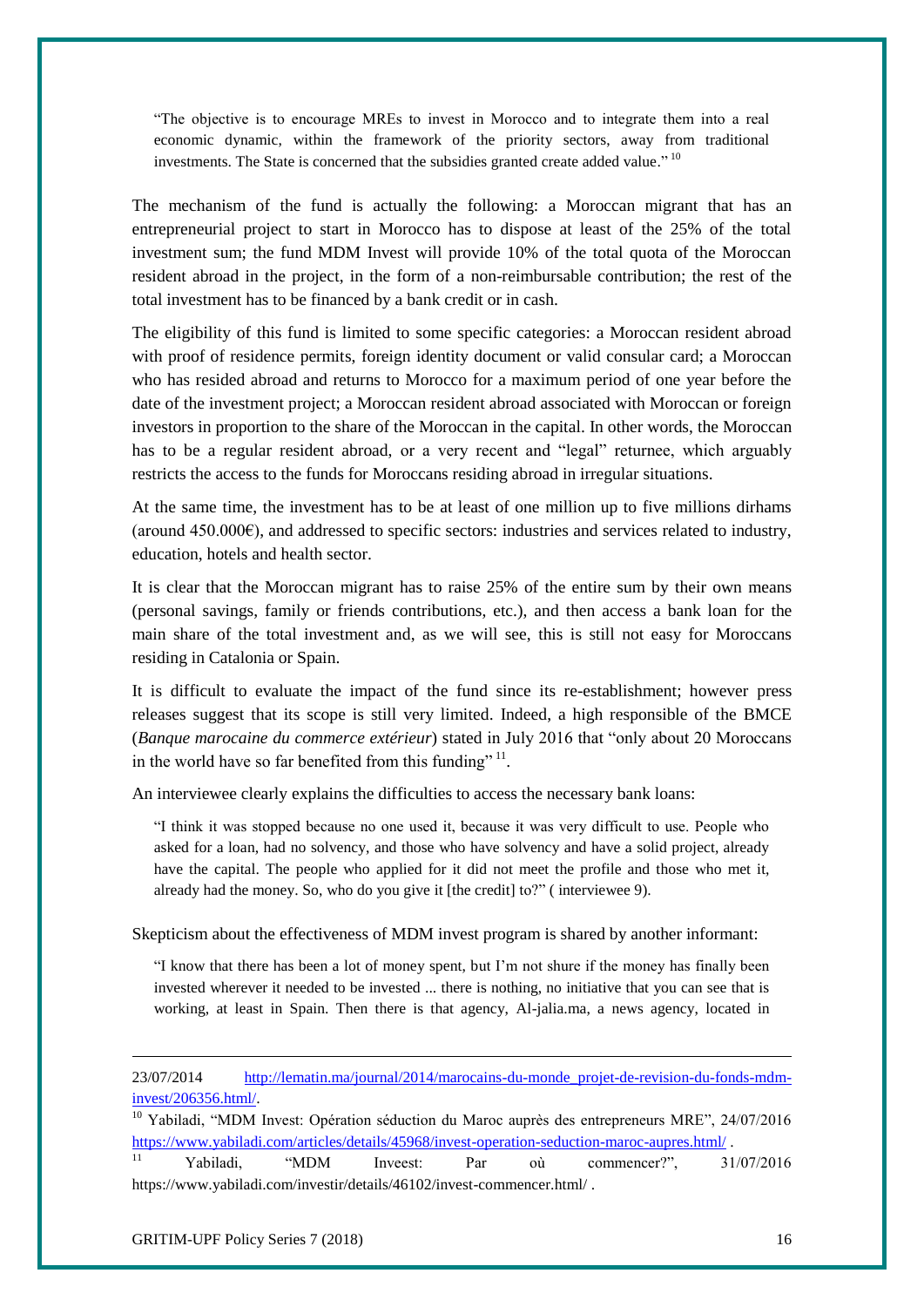France, started by Moroccans and partially financed by the ministry. But of course it is in France" (interviewee 1).

Morover, data about projects supported in the first phase, during 2011, show that Moroccans investing in the country of origin were mainly installed in France, Belgium and Canada<sup>12</sup>, confirming in some way that TDE activities of Moroccans in Spain are still in an embryonic phase compared to the traditional destination countries of Moroccan migration.

As the excerpt below illustrate, there is a divergence between the interest that Moroccan institutions have on TDE in narratives and what they do in practice, somewhat disconnected from the specificities and possibilities of its diaspora linked to Spain<sup>13</sup>. The few initiatives that they have put in place have shown little effectiveness for the development of TDE activities of Moroccan immigrants in Catalonia or Spain.

"Morocco has opened an Immigration ministry, has set up consultancy offices for Moroccans abroad. They depend on the Ministry of Commerce, for the investment of Moroccans abroad in Morocco. They advise you, but the offices are in Morocco. Sometimes, they come here to give us talks. There are offices in several regions of Morocco, and they come here. You make contact in the conference and then they advise you. [MDM Invest program (Marocains du Monde Invest) within the Industrial Acceleration Plan of the Moroccan government]. You prepare a project, you present it to the consul and he has to give the approval [...]. Lately [in 2014] they have opened a call, but it depends on the region, for example Morocco strongly encourages projects in the South of the country [Western Sahara]" (interviewee 5).

To Moroccan institutional actors, Spanish or Catalan investments in Morocco seems to be largely more interesting. As an interviewee explains, "the consulate gives advice to Catalan or Spanish enterprises that want to start business in Morocco. […] There is a specific office for Spaniards that want to invest in Morocco" (interviewee 5). In case of Moroccan emigrants that want to invest, the consulate "mainly refers to public agencies in the home country" (ibidem).

## *Macro-level actors in Catalonia/Spain*

During the last decade, besides the classic focus on forced return of migrants in irregular situation in Spain, the Spanish government has also centred its political action, at least at a rhetorical level, on "voluntary return" and on "productive return". This narrative was firstly developed at the European political level, linking return of migrants with entrepreneurship and development of the country of origin.

The Spanish policy provides three different programmes depending on the characteristics of the potential returnee. The first one - *Programa de retorno voluntario de atencion social* (Voluntary return program of social care)- is aimed at non-EU migrants in situations of special vulnerability and mainly assists on the return. The second - *Programa de retorno voluntario productivo* (Program for voluntary productive return)- assists non-EU immigrants that want to start an entrepreneurial project linked to their return. These two programs are funded by the European

<sup>12</sup> Bladi.net, "MDM Inveest: 127 millions de dírhams investits par les MRE en 2011", 22/08/2011 https://www.bladi.net/mre-investissements-maroc-2011.html .

 $13$  An example that illustrate the lack of actual interest on effectively fostering TDE is the difficulties we faced on interviewing macro-level stakeholders. Despite several telephone calls, e-mails and even a visit to the Moroccan consulate in Barcelona, we never managed to obtain a positive response.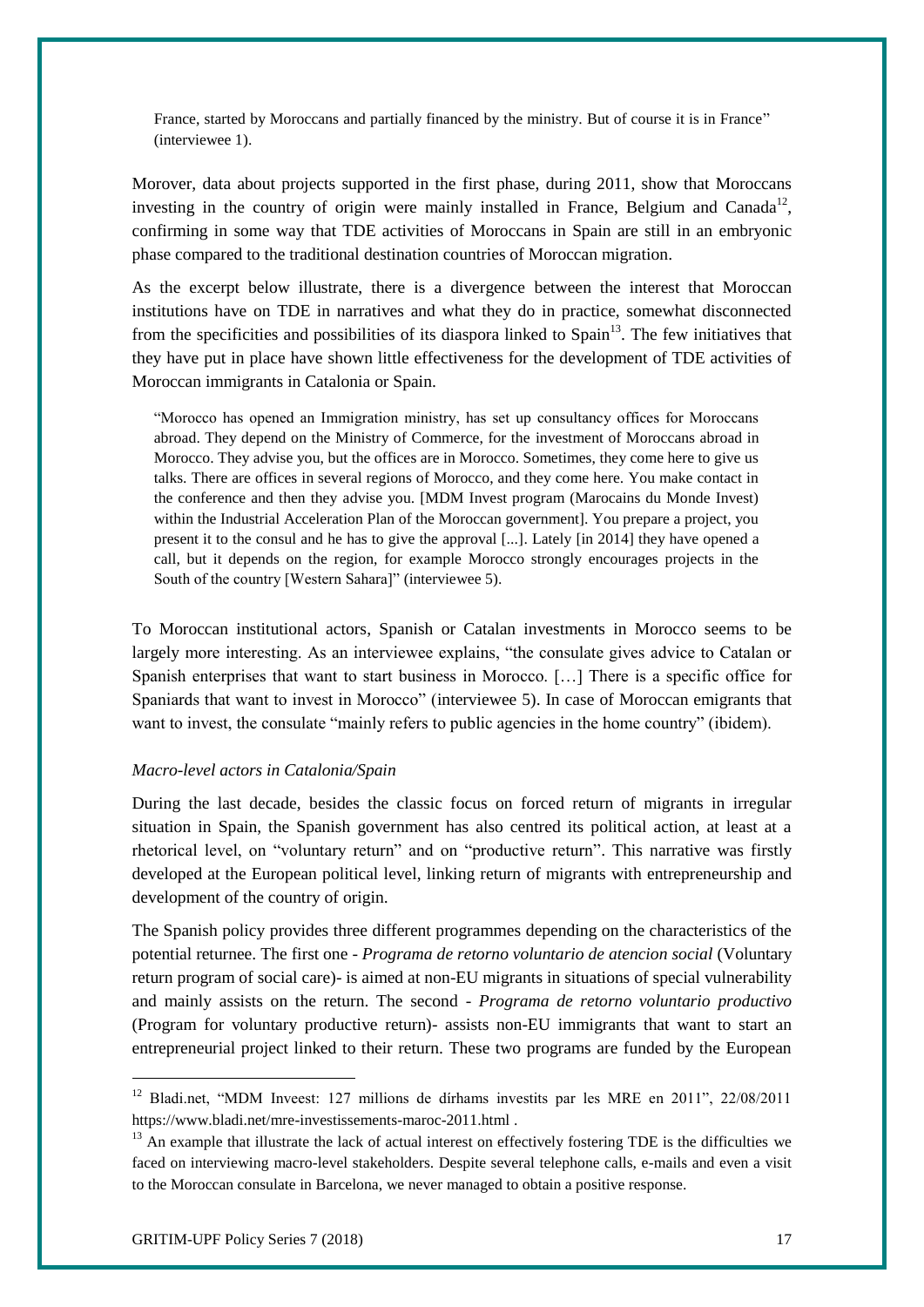Return Fund. The third program provides and complements the payment of migrant's cumulated unemployment benefits.<sup>14</sup> These programs are implemented by international organisations, as IOM, and NGOs.

As we already suggested, these programs have had, in general terms, limited results, due to several reasons: the limited amount of monetary capital provided to the returnee, the short and very light training offered, and also the prohibition of going back to Spain for a period of time (5 years).

In the case of the Moroccan community in Spain, results of the voluntary return support programs seems even worse, as confirmed by several interviewees that points out the scarce effect of these plans:

"There are very few cases, this call has not been successful in the Moroccan collective. In the case of Latin America, it has worked, but in Morocco, it does not reach 500 people. […] But there is a factor here that has an influence: the closeness. The Moroccan, when he is living a moment of crisis the answer is easy: from here they are 1000 km, there are a thousand ways of going to Morocco, if you want you can even go for free ... Lately, there are people that go back to Morocco to spend there 3, 4 months and come back for the renewal [of residence permits] issue" (interviewee 1).

It has to be noted that Spanish public institutions that fund these productive return programs have not developed follow up mechanisms after return, nor carried out any serious evaluation of the programs. This suggests that the main priority was fostering the return of immigrants to their origin countries, rather than the actual possibility of promoting or helping the productive reintegration of these returnees, neither the development of the migrants' communities and countries of origin.

Looking more specifically at the regional (Catalonia) and the local level (Barcelona) we have not found relevant initiatives targeting migrants in general, or specifically Moroccans, being developed or implemented in in this field.

At the Catalan level, *Acció* (an institution depending from the *Generalitat de Catalunya*<sup>15</sup> and granting different types of support and advice to entrepreneurs) has some projects targeted to foster entrepreneurial activities towards foreign countries, but surprisingly Morocco is not on the list (apart from a project in the field of internationalisation of Catalan enterprises), notwithstanding the closeness of the country. Moreover, no specific plan focusing migrant entrepreneurs has been developed by Acció (Interviewee 3).

# **5 The role of meso-level actors**

A first important meso-level actor that emerges when analysing TDE activities in general, and these of the Moroccan diaspora in particular, are the banks.

In particular, we have analysed the role of the *Banque Populaire* – Chaabi bank, the biggest Moroccan bank, which is based in Casablanca and has offices in all Moroccan regions, Chaabi bank being their European brand.

1

<sup>&</sup>lt;sup>14</sup> See the Ministry of Employment and Social Security web page for more information: [http://extranjeros.empleo.gob.es/es/Retorno\\_voluntario/programa/index.html](http://extranjeros.empleo.gob.es/es/Retorno_voluntario/programa/index.html)

<sup>15</sup> Catalonia's regional government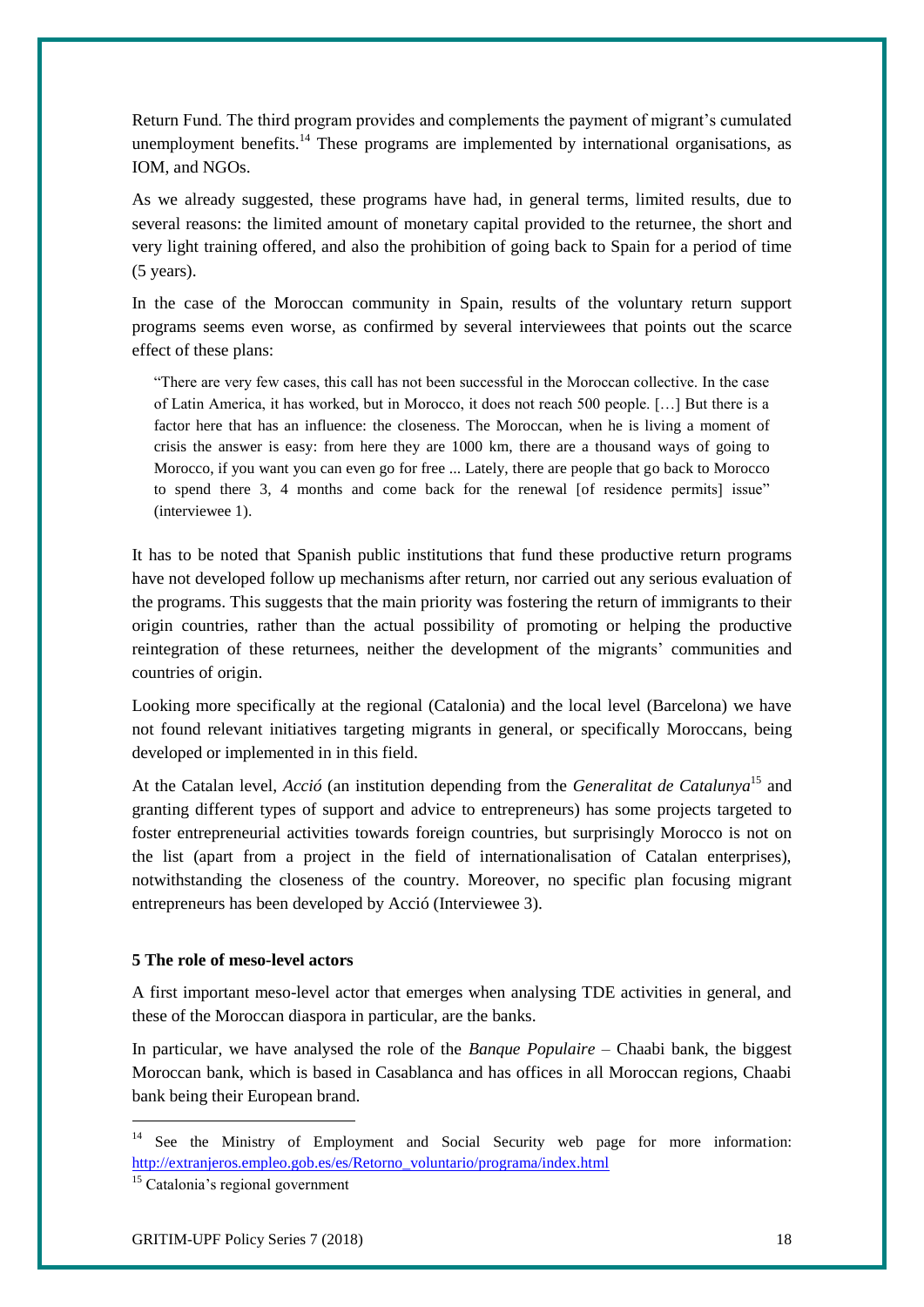As the representative of this bank in Barcelona explains:

"the Banque Populaire / Chaabi Bank, which is the main group in Morocco, 50% of the capital is public, and the other 50% are people very closely linked to the government, we have always followed this trend. The Popular Bank does not have a tendency to follow its own approach [on investments], it always accompanies the State in this regard" ( interviewee 9).

The role of banks is central in allowing potential Moroccan transnational entrepreneurs access to credit. This issue is not very easy, as the same source remarks:

"The issue of credits in Morocco, is similar as here in Spain, because the religion of money is the same everywhere, no matter what culture we have! You cannot take risks with a non-resident foreign person, because you have no guarantees. Then, there are committees in the Bank that are in charge of studying the projects. And we assume our own risk, if we see that it is a prosperous project, with a high percentage of probability of pulling forward, and that several factors have to work together to make the project fail" (interviewee 9).

In any case, the potential investor has to move to Morocco in order to receive a loan from a bank, because as a representative of Banque Populaire-Chaabi Bank explained in the interview:

"We have no power, because we are a European bank, Chaabi Bank, which is a European bank that belongs to a Moroccan headquarters. We cannot intervene on accounts and projects and operations that are done in Morocco. It would be to breach the European rules of the ECB. […] What we do here is to filter, so that we do not overwhelm the Foundation with projects that are unfeasible. It is a first filter" ( interviewee 9).

It is interesting to understand the procedure to which is exposed the potential entrepreneur:

"When this type of investors comes to us, or Moroccans from abroad who want to do something in the country of origin, we turn them to the Foundation, the *Foundation Populaire de création d'enterprises*. Then they give them a consultant who even takes care of managing everything that is the subject of managers, lawyers, taxes ... as a manager. This help them to shape that dream they have" (interviewee 9).

With regards to NGOs and CSOs, surprisingly, the Moroccan community is quite unstructured in terms of meso-level actors, apart from a very small number of long-standing organisations, two of whom were interviewed in this research. Concerning other organisations and associations, several of them have disappeared in the last years or are no longer active, due to the impact of the economic crisis on the availability of public funding for these organisation – as previously mentioned - but also due to mismanagement, over-personalisation or, at least in one case, misappropriation of the organisation's funds.

In addition, collaboration between different meso-level actors is not always simple. Several interviewees have hinted at some tension between these actors, and also between some of the organisations and the Moroccan authorities and institutions.

Some Moroccan immigrants -be it for personal, political, or other reasons- seek to have nothing to do both with meso and macro level organisations due to a lack of trust. This mistrust, and scepticism, both in origin and destination countries, is linked to the perception of clientelism governing the dynamics within and between some of these organisations, concerning the diffusion of information, the attribution of funding, the access to key networks, etc. One of our interviewees, when speaking about access to funding, stated that such funding 'is more effective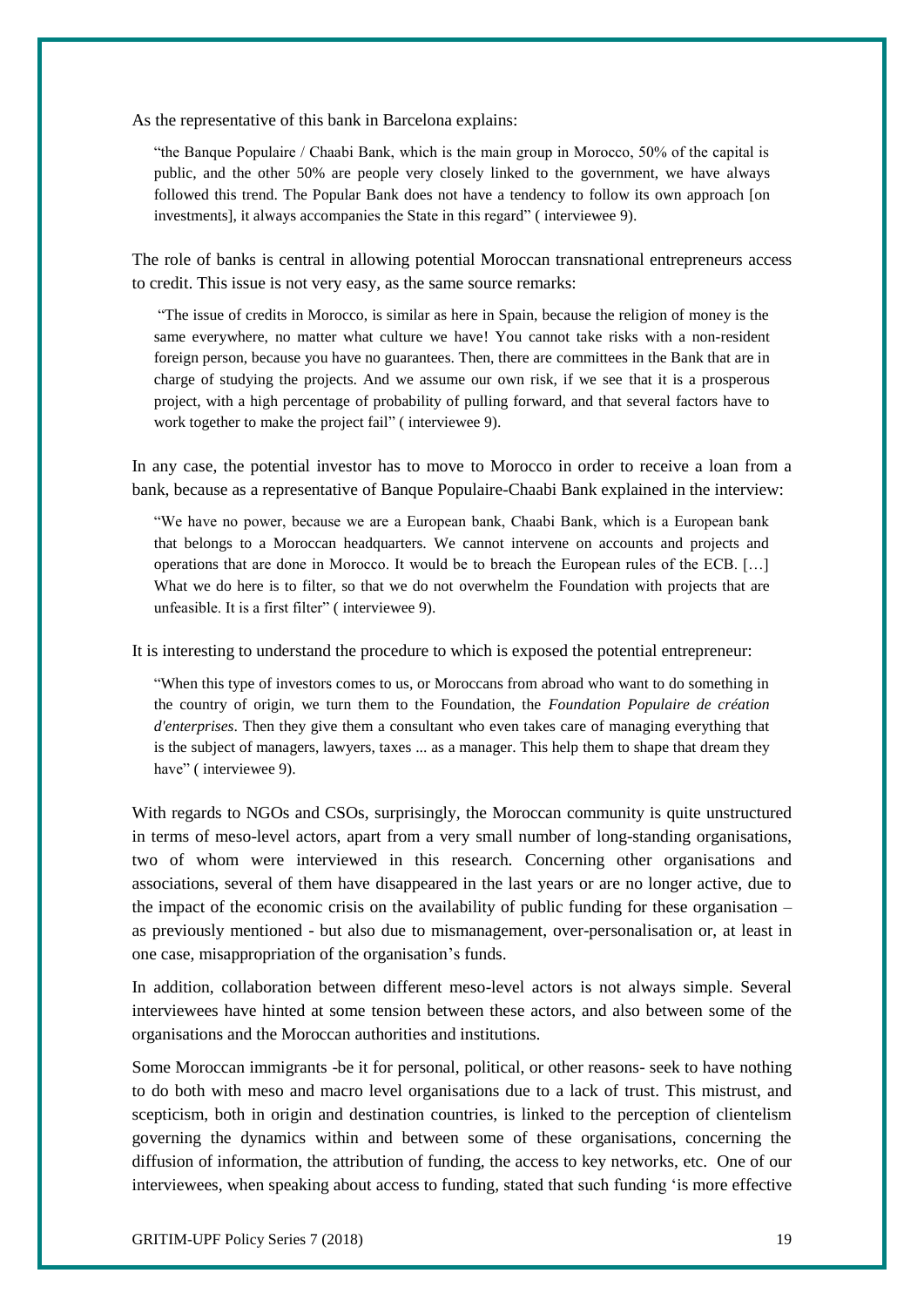if you have a connection. That is, normally they only give it to friends and family… same as in Spain!' (interviewee 1)

Some interviewees mentioned for instance a course for Moroccan entrepreneurs organised in Barcelona by the *Fundació Emprèn*, jointly with several other partners both locals and Moroccans, in order to foster entrepreneurial projects of Moroccan diaspora. Following the opinion of one of the interviewees, the project was well organised, concerning the scientific part organised by the local partners, but the implementation of the selected project never materialised. In the opinion of this person, who actually won the prize:

"the Moroccan side, these people just come for the protocol, the first and the last day. […] The Foundation is very serious, they monitor your business plan, they give you advice… they have done their job well. But ours do not comply. They have awarded the prize because it looks good, but then no one cares. […] They [Moroccan partners] organise this activity because it is fashionable, and then there is nothing serious […]" (interviewee 5).

#### **6 Explaining the (lack of) TDE activities of Moroccans in Catalonia and Spain.**

In this paper we have shown that the Moroccan diaspora in Spain and Catalonia - unlike the diaspora living in other traditional destinations of Moroccans, such as France or Canada - is hardly involved in TDE activities. In this section we review and discuss potential explanatory elements that emerged from our analysis. These relate to institutional and socioeconomic factors at the three levels of analysis.

# *Access to funding*

The difficulty to access funding for potential entrepreneurs is a key factor explaining the lack of TDE activity among Moroccans in Spain. The reviewed mechanisms set by macro and mesolevel actors fail to reflect the target population in Spain. The return programmes and their scarce results show that the conditions set for its access do not fit the characteristics of Moroccan migrants in Spain, be it because they do not meet the formal requisites for access (e.g. having legal residence permits) or because of the conditions related to not being able to return to Spain for the following years. The Moroccan government initiatives on their side appear to be hardly realistic. The minimum investment threshold together with the fact that the migrant has to secure an important amount of the necessary funding are, as our interviewee suggested, the main hindering factors. It should be noted that under-funding and lack of access to capitals has been a factor pointed out by several authors and policy briefs (see for example, Newland and Tanaka, 2010 or ADPC, 2014).

#### *Human capital and entrepreneurial culture*

Moreover, the limited existing opportunities reviewed interplays with the characteristics of the Moroccan diaspora in Spain to explain the scant TDE activity. An informant explains that it is not only the capital, but also the background of the potential Moroccan transnational entrepreneurs:

"The problem of accessing capital I think it has always existed. I think it is more about the mentality, because the majority of people who carry these initiatives are people who are very limited at the educational level. And this limitation does not allow you to see the world either, to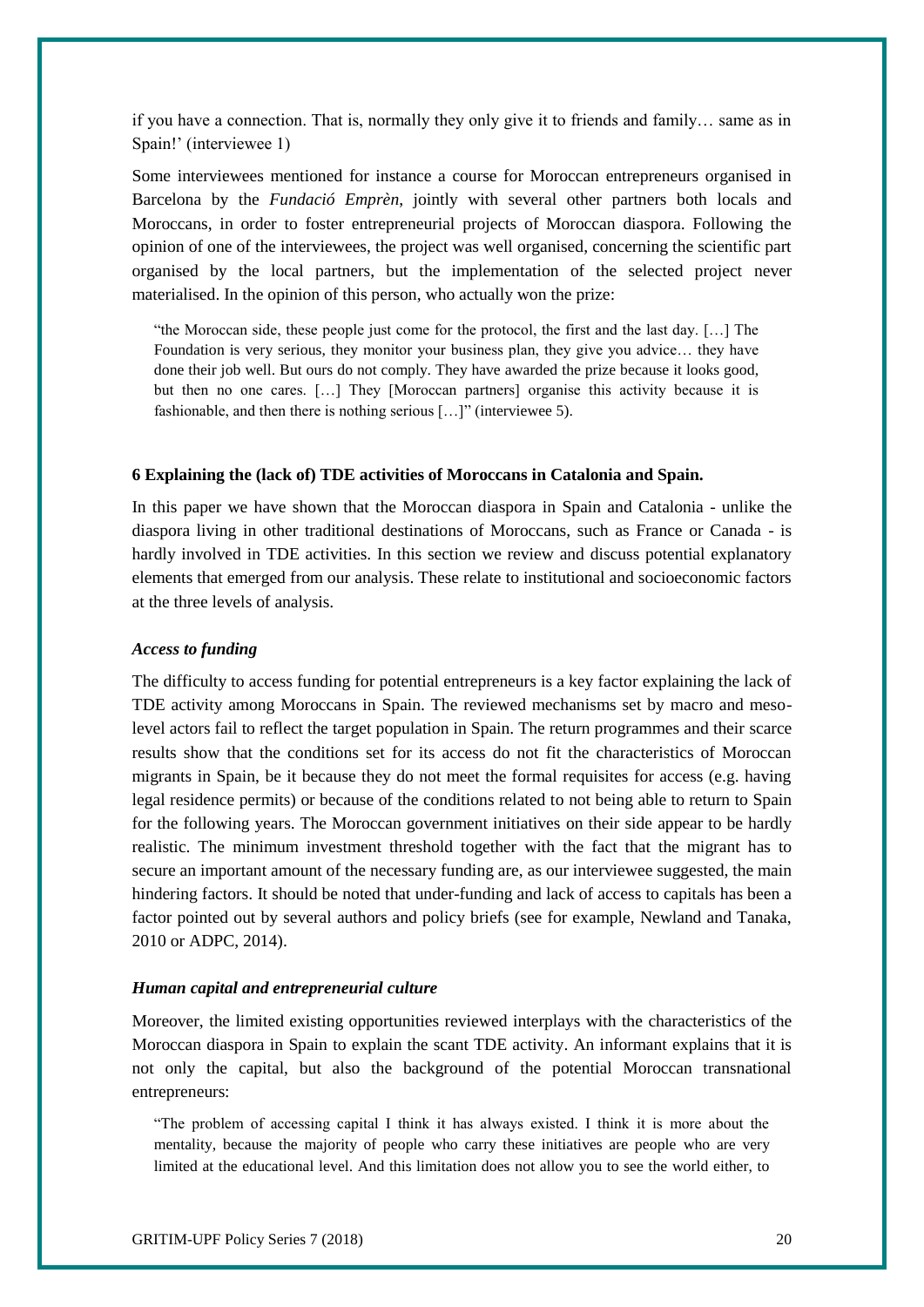have a wider vision, and besides all those things, they are at the level of survival: I do this to earn my day, you do not see that they have a plan" (interviewee 1).

Thus, the lack of training and business experience add on the difficulties for Moroccan immigrants' to making use of the means set by the Moroccan and Spanish actors to start-up businesses.

#### *(Mis)trust towards country of origin macro- and meso-level actors*

The existing TDE actor seems to have little or no contact with the meso-level actors (be they institutional actors, banks, associations, etc.). As pointed out, the issue seems to be the trust in governmental actors (consulates but also the Ministry for Moroccans abroad) and in meso-level actors which are de facto linked to governmental actors.

This lack of trust in governmental agencies has several reasons. The first one is the role that Moroccan institutions abroad have played in terms of eyes and hands of the Kingdom abroad, particularly controlling those that have diverging political opinions (De Haas, 2007a; Gabrielli, 2017). Indeed, one of the key axes of the Moroccan Diaspora policy (through embassies and consulates, the Ministry of Moroccans abroad, the Hassan foundation, the *Fédération des Amicales des Marocains*, and various association linked more or less directly to the Moroccan government) has been historically to control expatriates and their political activities (De Haas 2007s). Another explanation of this type of attitudes is linked to patronage and clientelism.

Moreover, in terms of funding access of TDE project Consular services operate as gatekeeper of entrepreneurial projects of the diaspora in front of potential funders, be they public institutions of semi-private banks.

In this sense, favouritism, personal relations, or patronage can play a key role in filtering the projects. This can happen both at macro and meso-level. The words of a respondent are very clear:

"The consulate is a figurine. For me it has no effective role in this regard, neither cultural nor economic. The only role he has here is to control. But not even to control political activities. The objective is to reproduce the network of interest that they have down in Morocco" (interviewee 1).

Several respondents mention the central role of the president of a Moroccan migrant organisation, that is in some of the interviewees view, linked with Moroccan institutions and the consulate.

"For instance, he has good relations with the consul and the ministry. I am representing an association and I have a project. What does he ask me? I give him my project and he presents it, then this project has a chance to work, and to be subsidized. If I do not want to go through this person, I have to take the project directly to the consul, but if I send it directly, they throw it in the garbage bin. This does not have to be this way. We have denounced it several times. If you check the associations that have been funded, you will see that all are in his zone of influence" (interviewee 5).

The type of personal relations existing between the Moroccan potential entrepreneur and key actors in meso-level actors seems to play a key role concerning the development of the business plan. Favouritism, both based on personal relations and on ideological affinity concerning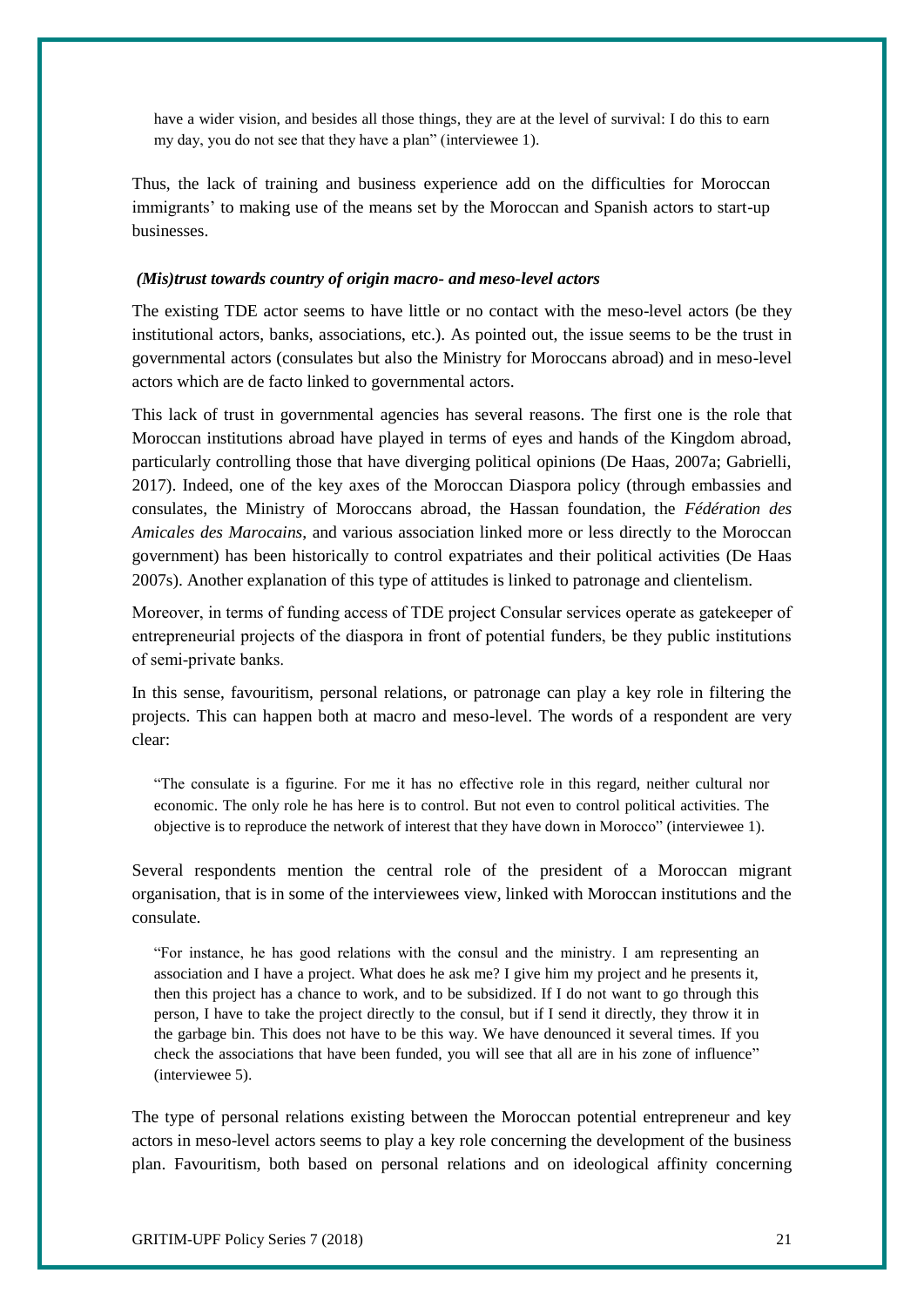Moroccan institution, seems to play an important role in this field. Concerning a course for Moroccan potential entrepreneurs, this 'clientelism' is reflected by the fact that "there is a very good course, but when you arrive there, there are only 2 or 3 persons, because they don't provide proper information. They only inform "their" people, or some specific association" (interviewee 5).

The personal contact seems to be more important than the quality of the entrepreneurial project at the time to being supported from meso-level actors and from banks.

*"The financing issue is very complicated. These associations that help you do so mainly by affinity. They look at the profile of the person, their trajectory. And if they know you, they give it to you even if the project is bad* […] *If they do not know you, if you do not come recommended by someone, even if you present a good project, they do not accept it* "(interviewee 5)

# *The transnational entrepreneurs vs. the legal limitations of mobility*

This limitation is clearly not affecting Moroccans that have acquired the Spanish citizenship. However, it is necessary to note that the access to the citizenship is not so easy for Moroccans, and regard only a part of these migrants (Gabrielli, 2017).

TDE activities are strongly related with the possibility to circulate between the different spaces of the business activity, before opening the enterprise and during the transnational migrants' life. This consideration involves State actors, both at origin and destination level. Several respondents note that the existing and ever growing barriers to a fluid circulation of Moroccan migration between host and home community figure among the main factors to discourage TDE activities.

Migrants do not always have great possibilities for mobility. In the case of the Moroccans, the cost of the displacement is limited, if compared with other immigrant communities in Spain, such as Latin Americans. The main limitation affecting Moroccans' mobility is related to the residence permit and its renewal. As an interviewee clearly remarks: "you must not lose the link with Europe; even better if you have the nationality" (interviewee 5). However, not all Moroccans residing in Spain have Spanish citizenship. If we look at data on access to Spanish nationality by Moroccans, between 2006 and 2015 a total of 156.326 persons coming from this country acquire the new nationality, between them  $91.811$  men and  $64.405$  women<sup>16</sup>.

Another obstacle in this sense is the regulation of mobility in Spanish legislation, as well as new practices established by Spanish institutions in order to control the permanence in Spain of Moroccan migrants.

"If you now stay in Morocco for more than three months, they take your [residence] permit out. Now in the commissioner they ask for the passport, for everything, to renew the residence. They ask the passport, and if they see that you have gone to Morocco, 2 or 3 times in 3 months, they put obstacles for residence and nationality […]. There are many Moroccans who are afraid of traveling even if you do not have any help. […]. If you have a hole in the register, forget it. They ask for a certificate of migratory movements, to see your exits and entrances. You are asked to renew your residence or nationality. Many people now, ask for new passport, with no stamps, to avoid this. So now you are asked for the historical certificate of the *padrón*, and for the

1

<sup>&</sup>lt;sup>16</sup> Ministerio de empleo y seguridad social, Secretaría general de Inmirgración y emigración, Data on Access to nationality of foreigners (2015-2006), http://extranjeros.empleo.gob.es/es/Estadisticas/operaciones/concesiones/index.html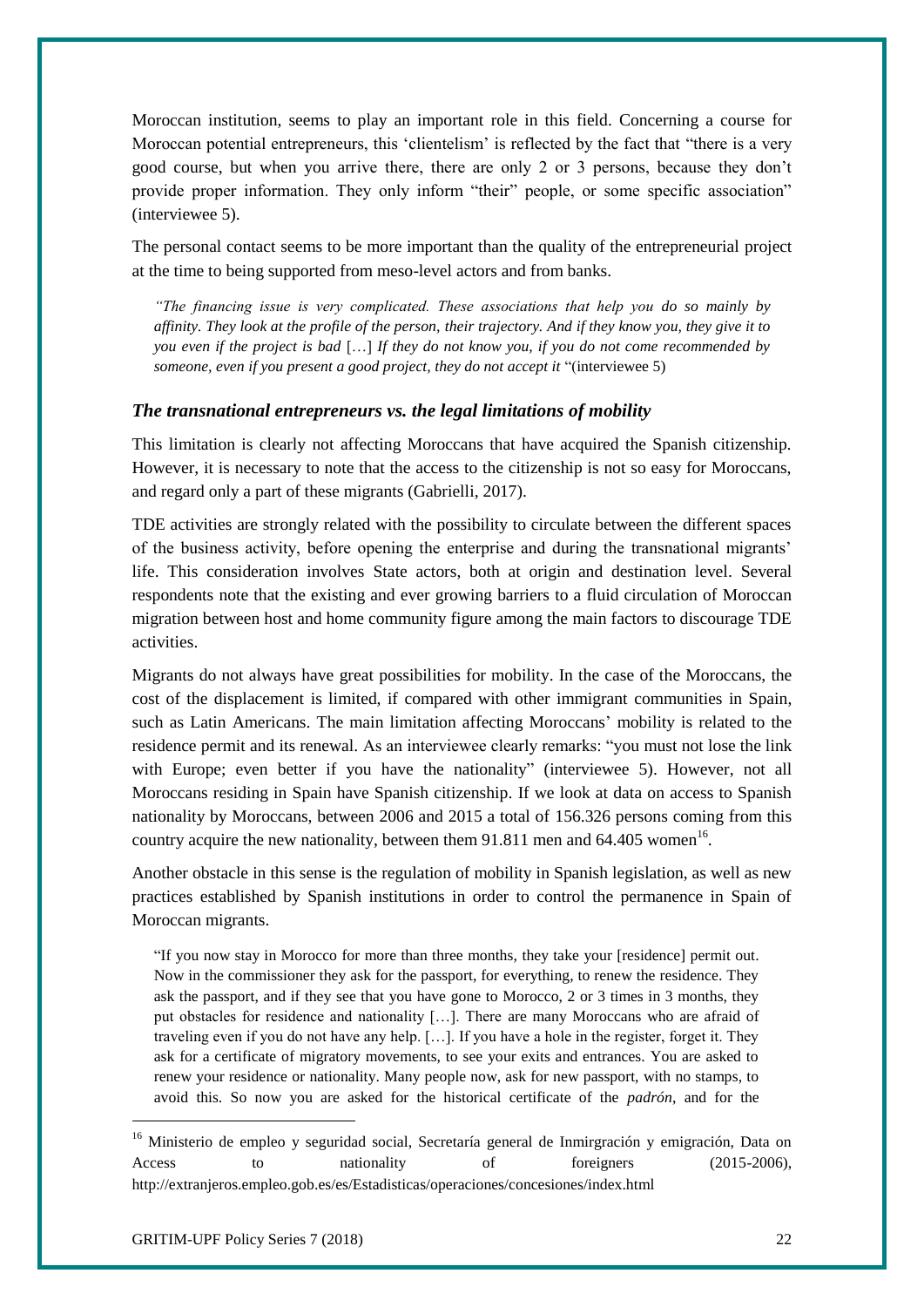certificate of migratory movements. This is requested in Morocco, in the general direction of the police. You have to travel, you go to the general police station in Rabat. They ask for information from customs. While you are asking, you have to stay inside Morocco. One month, two months. We have seen this problem a lot. So Morocco has been able to ask for it by letter. Someone in Morocco asks for you. But many people do not know it, so they get stuck there. This greatly limits mobility, especially that with no nationality" (interviewee 5).

# **7 Conclusions**

In this paper we have analysed how the TDE of Moroccan immigrants in Spain looks like, showing that such activities are still in its infancy. Moreover, most activities have more to do with Moroccan migrants who have returned to the home country than with the diaspora itself. We have also suggested potential factors that help to explain this situation.

We have seen that there are barriers linked to both human and economic capital. While the issue of human capital (formation, entrepreneurial capabilities, entrepreneurial culture and access to networks) can be progressively resolved or partially circumvented, the issue of access to economic capital to start an entrepreneurial activity at transnational level is a central factor. Existing mechanisms developed by state institutions in Morocco have proved to be of little or no effectiveness, while the role of private actors as banks is still very limited in this sense, also considering the risks they would need to assume in granting loans. In the destination context, existing opportunities in Catalonia are addressed to establish economic activities *in situ* (i.e. training and advice activities of *Barcelona Activa*), independently of an immigrant origin of the potential entrepreneur. Specific mechanisms related to migrant entrepreneurship in origin countries or at transnational level are also of little use for Moroccans, as is the case of migranttargeted programs of the Catalan institution *Acció* where, as we have shown, Morocco is not one of the available countries. At the Spanish state level, the return programs have proven to be ineffective, in terms of the number of Moroccans using it, and also in terms of venues for improvement, regarding funding, follow up and training services and assistance.

Looking at macro-level, in general terms Moroccan institutional actors seem more interested in fostering foreign investment and the establishment of Catalan and Spanish enterprises in Morocco than in effectively promoting the development of entrepreneurial activities of the diaspora, eventually linking both spaces.

Moreover, another important element emerging from the research is that there is a large distance between the discourses of Moroccan macro-level actors and reality emerging from the field research with meso- and micro-level actors in Catalonia. The abstract narratives produced by Moroccan institutional actors about TDE are drawing the image of a cosmopolitan, highly mobile and high skilled Moroccan migrant, with access to capitals, knowledge of market opportunities, trust in the society of origin's institutions and economic conjuncture, and not fearing bureaucratic barriers (Faustini and El Hairan, 2007). Field research shows that this profile of Moroccans actually does not exist in the Catalan or Spanish case.

Thus there is a general ambiguity of the policy towards the diaspora of Morocco, which apparently seeks investments from emigrants, but in practice conforms to remittances, with the fact that they are outside and retain a more cultural / imaginary relationship with the country and origin.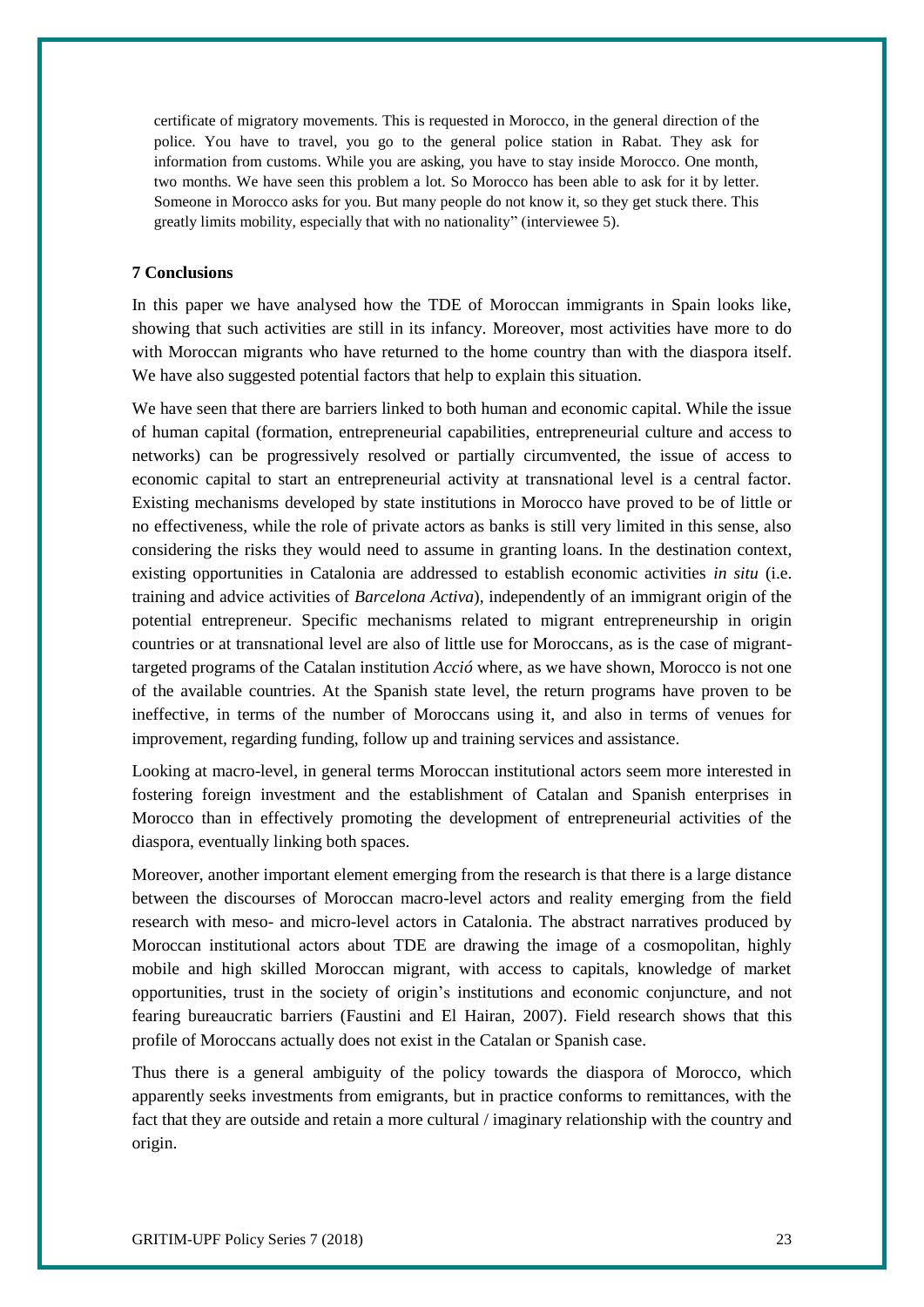Mistrust or reduced trust in country of origin's institutions seems to be still a key feature of large part of Moroccan diaspora.

# **Policy recommendations**

Based on the results of our research, we propose the following recommendations for policy actors, but also for other type of stakeholders in order to foster TDE activities of the Moroccan diaspora in Catalonia and Spain.

# *Improving policy support*

- Considering migrants as effective actors of development of both origin and destination countries (through TDE)
- Develop realistic plans in order to foster TDE. Proximity between the two countries can also play as an amplifier effect, if effective measures will reach practical results. We stress that the plans must be realistic in actually putting means commensurate to the socioeconomic profile of Moroccan migrants in Spain.
- For origin countries: establishing different and effective funding mechanisms. Co-funding of the 20% of the project's costs has appeared as ineffective for potential TDE activities carried on by Moroccans in Spain. In this sense, agreements between both countries on cofunding and collaboration schemes can be a way to help develop plans that actually help TDE.
- Monitoring policies and programmes: despite the very nature of TDE which inevitably complicates the task, the effort of monitoring implemented programmes offers a very valuable information for those policy makers that seek to contribute to fostering TDE activities either by simple funding, or by offering more comprehensive services to potential entrepreneurs. Only by gathering information on, e.g., number of users, applicants, activities and types of, outputs, best cases and not so good cases, policy makers can plan in advance and decide on programme implementation, continuation and cancellation.
- Focusing more on the circulation needs of TDE than on 'productive return' schemes that have proved their limitations in the past.

# *Overcoming mobility barriers*

 For both destination and origin countries: developing legal schemes (visas facilitations, etc.) promoting a smother circulation of Moroccans between the two spaces will foster TDE activities.

# *Overcoming lack of training and experience*

- One of the main findings of this research reveals the lack of either experience and/or of training opportunities for the Moroccan diaspora in Spain that would enable them to develop economic initiatives. More investment on effective training, coupled with financial measures can pave the way for an increase of TDE.
- Facilitating training agreements between educational institutions and mutual recognition of certifications and diplomas to encourage those who could potentially be interested in getting involved in TDE.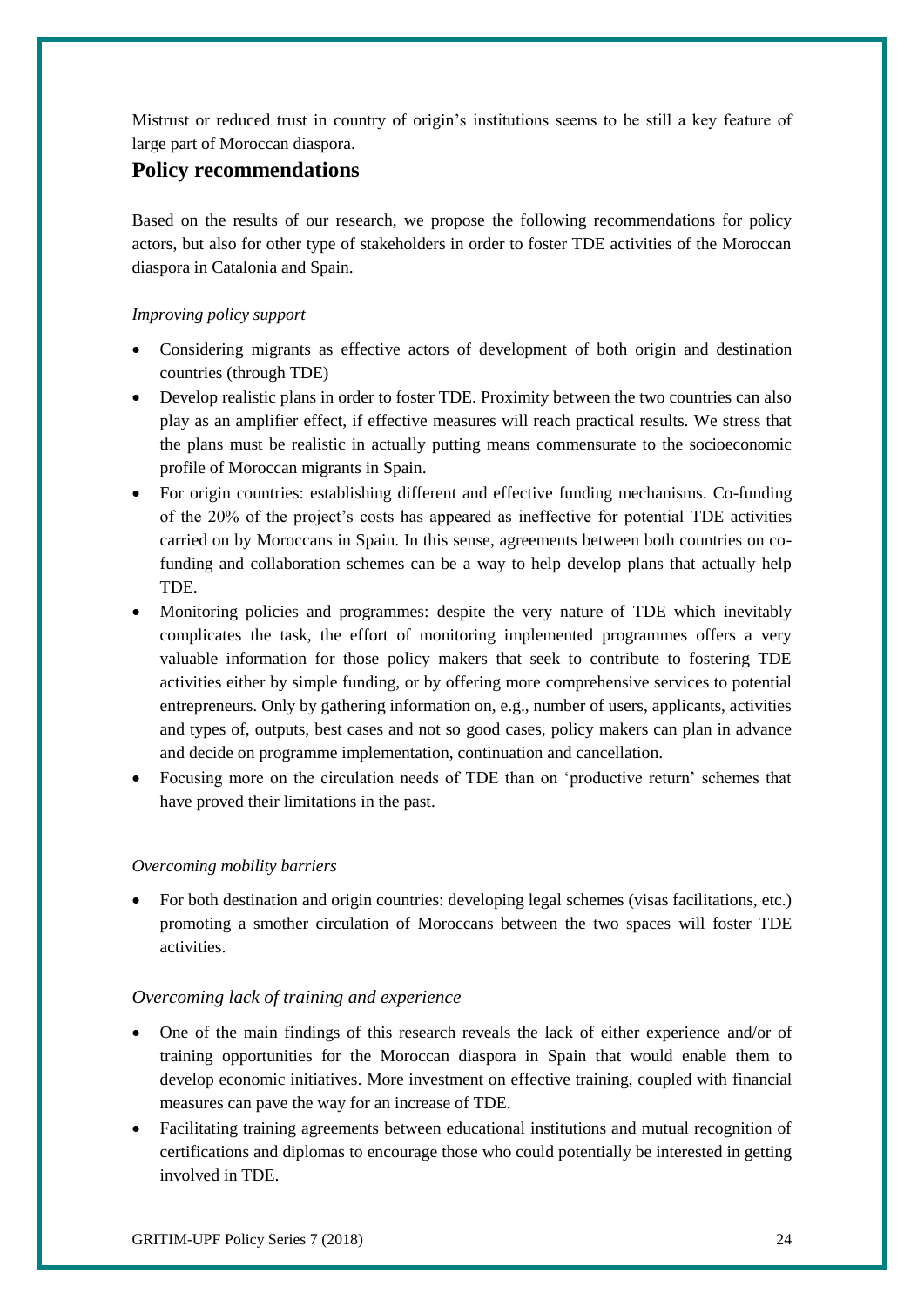# *Building trust in countries of origins' economic and political environment*

 Better functioning of Moroccan institutional actors addressed to the diaspora, in order to facilitate information sharing, reducing mistrust, and facilitating cooperation between macro-, meso- and micro-level actors.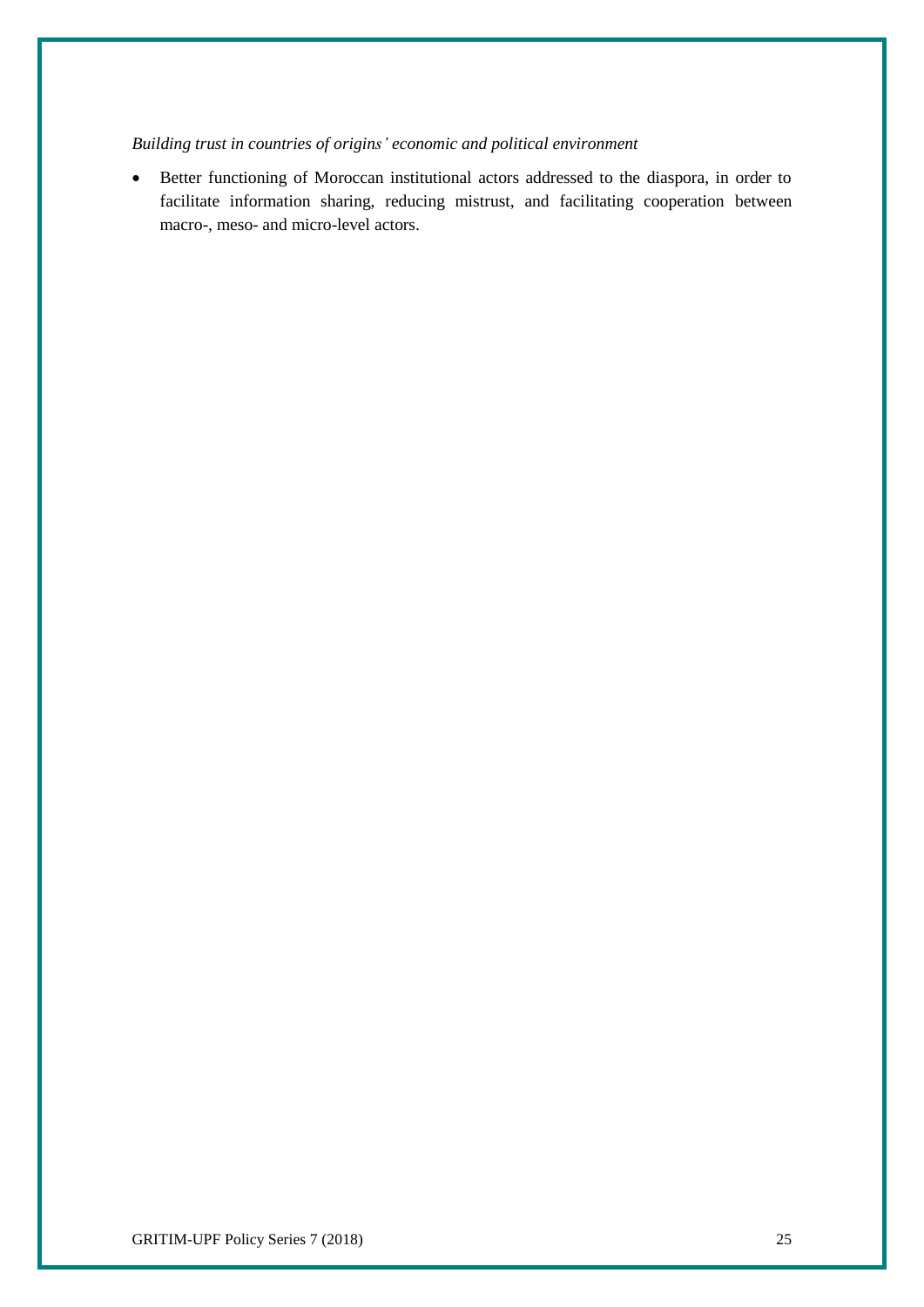# **References**

- African Diaspora Policy Centre (ADPC) (2014), Webinar Report: Migration, Entrepreneurship and Development, ADPC – MADE
- Africa-Europe Platform (2013), "Diaspora Engagement: Mission to Angola, Cameroon, Ethiopia, Morocco & Senegal", E-Policy Bief Nr. 9, December[, www.ae-platform.org](http://www.ae-platform.org/)
- Aneas Álvarez, A., J. Garreta Cochaca, and F. Molina Luque 2010. Moroccans in Spain: So Near, Yet So Far. In: D. Landis, R. Aalbert, and A. McWhinney (eds.), *Handbook of Ethnocultural Conflict*, New York: Springer, pp. 439-483.
- Aparicio Goméz, R., and Tornos Cubillo, A. (2014), "Las asociaciones de apoyo a los inmigrantes bajo el impacto de la crisis: respuestas, discursos y previsiones", Anuario de la inmigración en España, Barcelona, Fundació CIDOB; [https://www.cidob.org/articulos/anuario\\_de\\_la\\_inmigracion\\_en\\_espana/2014/las\\_asociacion](https://www.cidob.org/articulos/anuario_de_la_inmigracion_en_espana/2014/las_asociaciones_de_apoyo_a_los_inmigrantes_bajo_el_impacto_de_la_crisis_respuestas_discursos_y_previsiones) es de apoyo a los inmigrantes bajo el impacto de la crisis respuestas discursos y pre [visiones](https://www.cidob.org/articulos/anuario_de_la_inmigracion_en_espana/2014/las_asociaciones_de_apoyo_a_los_inmigrantes_bajo_el_impacto_de_la_crisis_respuestas_discursos_y_previsiones)
- Aparicio Goméz, R., and Tornos Cubillo, A. (2010), *Las asociaciones de inmigrantes en España. Una visión de conjunto*. Madrid: Ministerio de Trabajo e Inmigración. Available on: http://extranjeros.empleo.gob.es/es/ObservatorioPermanenteInmigracion/Publicaciones/ficha s/archivos/Las asociaciones de inmigrantes en Espana Una vision de conjunto.pdf [Accessed 15 May 2015].
- Bakewell, O. (2008), "'Keeping Them in Their Place': the ambivalent relationship between development and migration in Africa", Third World Quarterly, 29 (7), pp. 1341-1358.
- Bárbulo, T. (2004), "Marroquíes en España: Un negocio de medio millon de personas", In B. López García (ed.), *Atlas de la inmigración maghrebí en España. Atlas 2004*, Madrid: OPI-UAM Ediciones, pp 27-28.
- Bastia, T. (2011), "Should I stay or should I go? Return migration in times of crisis", in *Journal of International Development*, 23 (4), pp. 583-595
- Baycan-Levent, T. and Nijkamp P. (2009) Characteristics of migrant entrepreneurship in Europe, *Entrepreneurship & Regional Development*, 21:4, 375-397,
- Belguendouz, A. (2006), *Le traitement institutionnel de la relation entre les Marocains résidant à l'étranger et le Maroc*. CARIM RR 2006/06, Robert Schuman Centre for Advanced Studies, San Domenico di Fiesole (FI): European University Institute. Available on: http://cadmus.eui.eu/handle/1814/6265 [Accessed 15 May 2015].
- Berriane, M. (2004), La larga historia de la diáspora marroquí. In B. López García (ed.), *Atlas de la inmigración maghrebí en España. Atlas 2004*, Madrid: OPI-UAM Ediciones, pp. 24- 26.
- Bodega, I., J.A. Cebrian, T. Franchini, G. Lora-Tamayo, and A. Martin-Lou, (1995), "Recent Migrations from Morocco to Spain", *International Migration Review*, 29, no. 3: 800-819.
- Boukarouhaa, N. et al (2014), "The Moroccan Diaspora and its Contribution to the Development of Innovation in Morocco", The Global Innovation Index 2014: The human factor in innovation.
- Castles, S. (2011), "Migration, Crisis, and the Global Labour Market", *Globalizations*, 8 (3), pp. 311–324. doi:10.1080/14747731.2011.576847
- Chen, W. and Tan, J. (2009), "Understanding Transnational Entrepreneurship Through a Network Lens: Theoretical and Methodological Considerations", *Entrepreneurship Theory and Practice*, 33, pp. 1079–1091. doi:10.1111/j.1540-6520.2009.00335.x
- De Bel-air, F. (2016), "Migration Profile: Morocco" Policy brief, April 2016. Florence: Migration **Centre.** Policy **Centre.** [http://migration4development.org/sites/default/files/mp\\_morocco.pdf](http://migration4development.org/sites/default/files/mp_morocco.pdf)

De Haas, H. (2014), "Morocco: Setting the Stage for Becoming a Migration Transition Country?" Migration Information Source. March 2014. Available at: [http://www.migrationpolicy.org/article/morocco-setting-stage-becoming-migration-](http://www.migrationpolicy.org/article/morocco-setting-stage-becoming-migration-transition-country)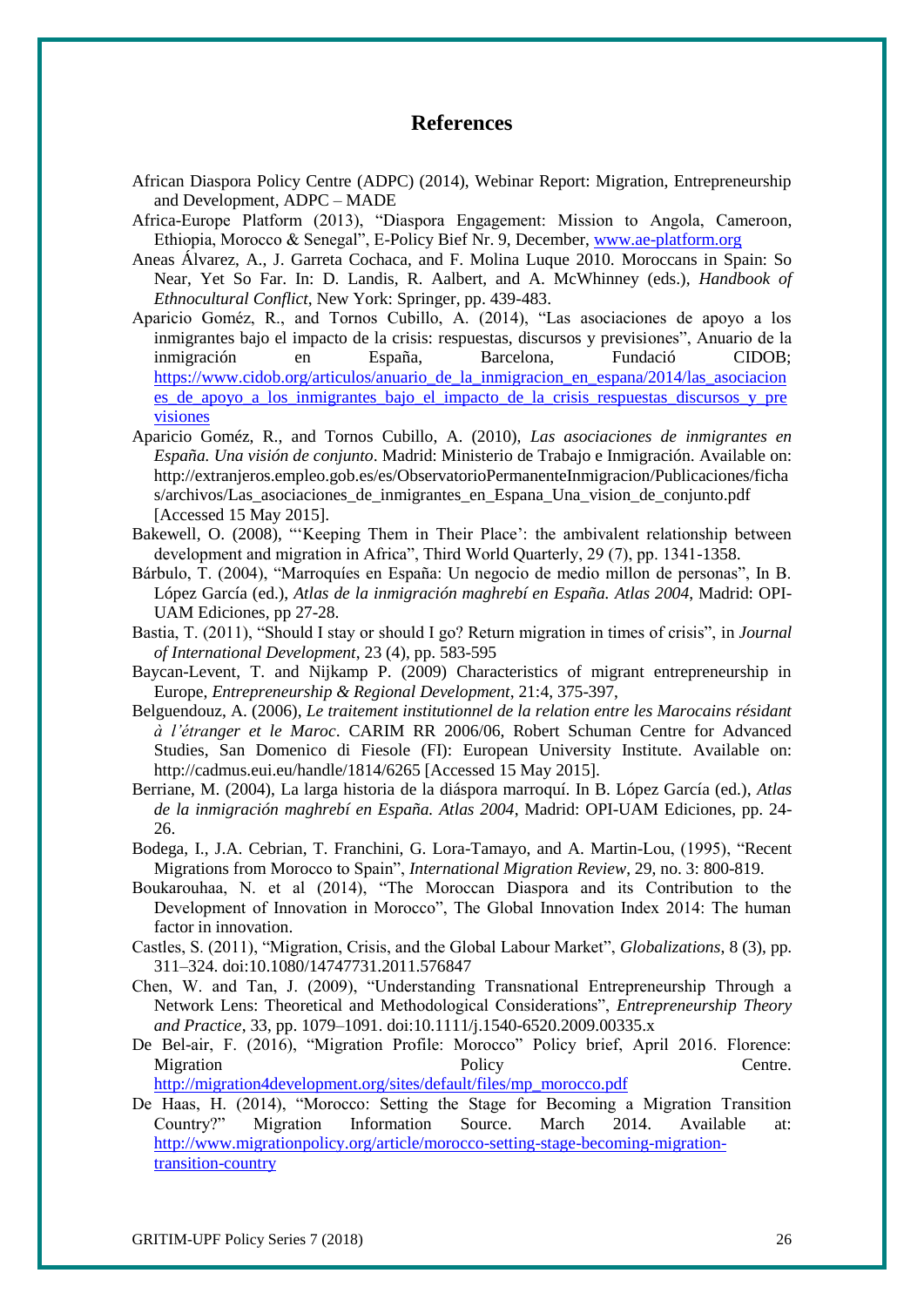De Haas, H. (2007a), *Between courting and controlling: The Moroccan state and 'its' emigrants*, Working Paper 07-54, University of Oxford. Centre on Migration, Policy and Society (Compas), Oxford: University of Oxford. Available on: http://www.compas.ox.ac.uk/fileadmin/files/Publications/working\_papers/WP\_2007/WP075

4%20de%20Haas.pdf [Accessed 15 May 2015].

- De Haas, H. (2007b), « Morocco's Migration Experience: A Transitional Perspective », *International Migration*, 54 (4), pp. 39-70.
- De Haas, H., and Plug, R. (2006), "Cherishing the goose with the golden eggs: Trends in migrant remittances from Europe to Morocco 1970-2004", *International Migration Review*, 40, no. 3: 603-634.
- De Haas, H.. and Vezzoli, S. (2010), " Migration and development. Lessons from the Mexico-US and Morocco-EU experiences", University of Oxford: International Migration Institute, Working paper N° 22.
- Drori, I., Honig, B. and Wright, M. (2009), "Transnational Entrepreneurship: An Emergent Field of Study", *Entrepreneurship Theory and Practice*, 33, pp. 1001–1022. doi:10.1111/j.1540- 6520.2009.00332.x
- Faustini, L. and El Hairan Z. (2017), "Report Moroccan Transnational Entrepreneurs: new social patterns, new policy narratives", GRITIM - Diasporalink Report, https://www.upf.edu/documents/3329791/0/Roundtable+GRITIM+2017\_Diaspora+link+rep ort/990784d2-c688-9ccc-cfd4-e58dc581c93a
- Gabrielli, L. (2017), "Historical vs. geographical proximity. The integration of Ecuadorian and Moroccan migrants in Spain", in Di Bartolomeo, A., Kalantarian, S., and Salamonska, J. (eds), *From home to home? The impact of diaspora and emigration policies on migrant integration in the European Union, vol. 1*, New York: Springer (forthcoming).
- Gabrielli, L. (2016), "Multilevel inter-regional governance of mobility between Africa and Europe. Towards a deeper and broader externalisation", GRITIM Working Paper, Number 30 - Winter 2016. Available on: https://www.upf.edu/documents/3329791/0/L.+Gabrielli+- +GRITIM+WP+30+2016.pdf
- Gabrielli, L. (ed.) (2013), *Eunomad Report 2012. Migration, development and integration in Europe*. EUNOMAD – European Network on Migration and Development. Available on: http://www.academia.edu/7098455/\_Migration\_development\_and\_integration\_in\_Europe
- Gabrielli, L. (ed.) (2012), *Migration, integration and Development: state of affairs 2011*, EUNOMAD - European Network on Migration and Development, June, pp. 53-73. Available on: https://www.academia.edu/7098534/European\_Report\_2011\_- Migration development integration
- Gabrielli, L. (2012)*,"*El codesarrollo y la externalización europea del control migratorio hacia África: los riesgos de una relación ambigua", in ABOUSSI, Mourad (ed.), *El codesarrollo a debate*, Comares Editorial, Granada, pp. 47-58.
- Gabrielli, L. (2011), *La construction de la politique d'immigration espagnole: ambiguïtés et ambivalences à travers le cas des migrations ouest-africaines*. Thesis (PhD). Institut d'Études Politiques de Bordeaux. Available on: https://tel.archivesouvertes.fr/file/index/docid/599104/filename/Gabrielli-ThA\_se\_01juin2011.pdf [Accessed 15 May 2015].
- Gubert, F. and Nordman, C. J. (2009), "Return Migration and Small Enterprise Development in the Maghreb," Presentation at the World Bank Conference on Diaspora for Development, Washington, DC, July, [http://siteresources.worldbank.org/INTPROSPECTS/Resources/334934-](http://siteresources.worldbank.org/INTPROSPECTS/Resources/334934-1110315015165/Gubert_Nordman.pdf) [1110315015165/Gubert\\_Nordman.pdf.](http://siteresources.worldbank.org/INTPROSPECTS/Resources/334934-1110315015165/Gubert_Nordman.pdf)
- Guo, S. (2016), "From Internatioan Migration to Transnational Diaspora: Theorizing "Double Diaspora" from the Experience of Chinese Canadians in Beijing", *Journal of International Migration and Integration*, 17(1), pp 153-171.
- Hellgren, Z. 2017, "Exploring the links between Ruturn Migration and Transnational Diaspora Entrepreneurship", (forthcoming)
- Hooper, K. And Sumption, M. (2016), "Reaching a "Fair Deal" on Talent Emigration, Circulation, and Human Capital in Countries of Origin" Transatlantic Council on Migration – MPI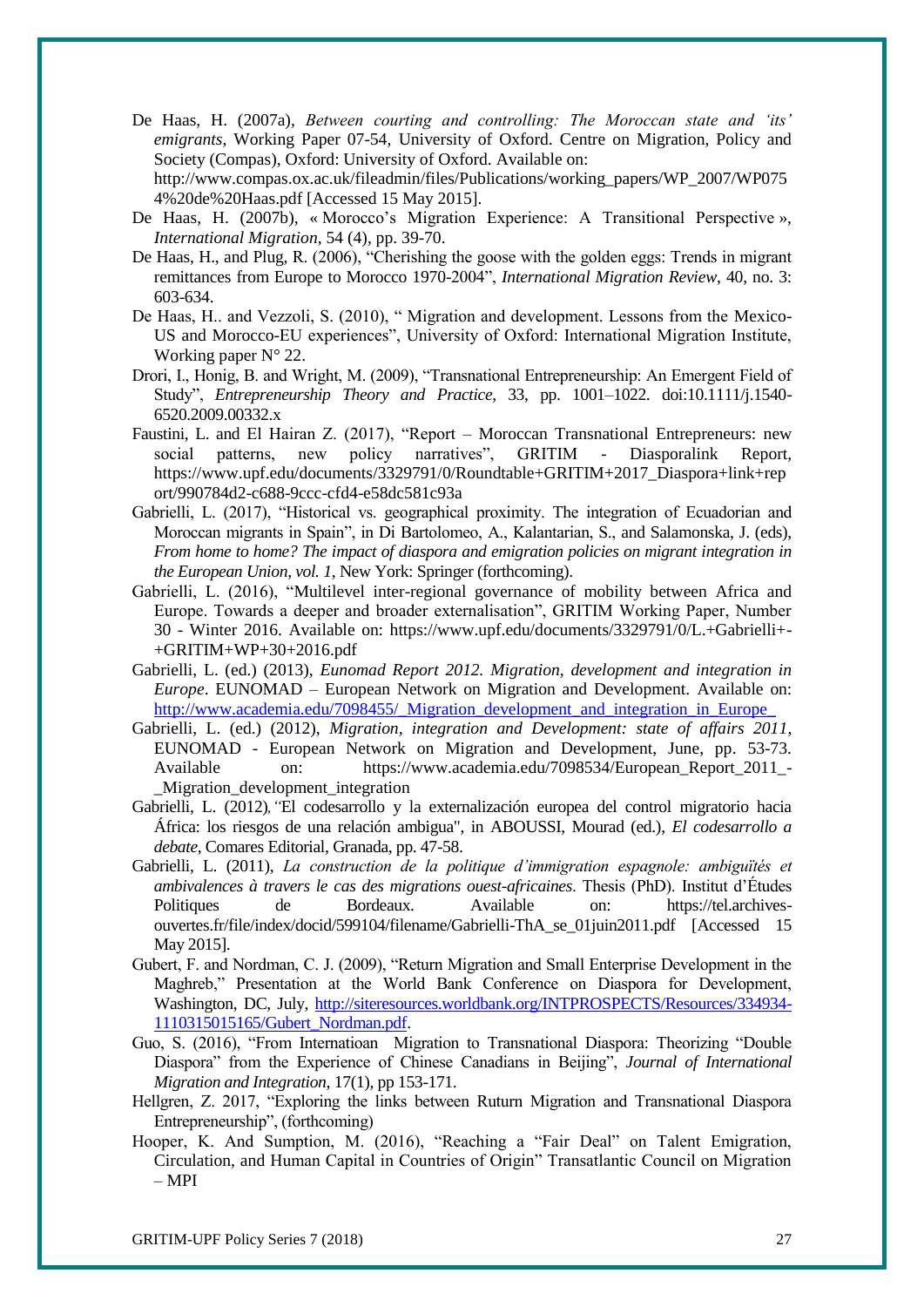- INE (2017), *Cifras de Población a 1 de enero de 2017. Estadística de Migraciones 2016, datos provisionales*. Available at: [http://www.ine.es/prensa/cp\\_2017\\_p.pdf](http://www.ine.es/prensa/cp_2017_p.pdf)
- Kloosterman, R. & Rath, J. (2001) "Immigrant entrepreneurs in advanced economies: Mixed embeddedness further explored," *Journal of Ethnic and Migration Studies*, 27:2, 189-201
- Kuznetsov, Y. (2008) "Mobilising intellectual capital of diasporas: from first movers to a virtuous cycle", Journal of Intellectual Capital, 9 (2), pp. 264-282.
- Lacroix T. 2005. *Les réseaux marocains du développement : Géographie du transnational et politiques du territorial*. Paris: Presses de Sciences Po
- Lavenex, S. and Kunz, R. (2008), "The Migration-Development Nexus in EU External Relations", Journal of European Integration, Vol. 30, n° 3, pp. 439- 457
- Leinonen, J. (2012) "Invisible Immigrants, Visible Expats? Americans in Finnish discourses on immigration and internationalization". Nordic Journal of Migration Research, 2(3), pp. 213– 223.
- Lo, M. S. (2016), "En route to New York: diasporic networks and the reconfiguration of female entrepreneurship in Senegal", Gender, Place & Culture, 23(4), pp. 503-520.
- Lo, M. S. (2010), "Inside the Shadow Economy: A Critical Gaze and Urban Ethnography of Transnational Entrepreneurship." Paper presented at the Centre for Diaspora and Transnational Studies, University of Toronto, December 3.
- Lo, M. S. (2006), "Transnational Connections: The Influence of Diasporic Social Networks on Female Entrepreneurship in West Africa." Paper presented at the 18th Annual Conference on Women and Gender 'Sisterhood is Global: From Theory to Practice', University of Connecticut, Storrs, March 30–31.
- Mestres, J. (2010). "Migrant entrepreneurship in OECD countries and its contribution to employment." Open for Business: Migrant entrepreneurship in OECD Countries. Paris: OECD Publishing.<http://dx.doi.org/10.1787/9789264095830-en>
- Migration and Development Brief 17. Washington, DC: Development Economics (DEC) and Poverty Reduction and Economics Management (PREM), The World Bank
- MPC (Migration Policy Centre) (ed.) (2013). *MPC-Migration Profile – Morocco* [online], June, available on: http://www.migrationpolicycentre.eu/docs/migration\_profiles/Morocco.pdf [Accessed 15 May 2015].
- Mohapatra, S., Ratha, D., & Silwal, A. (2011). Outlook for Remittance Flows 2012-14
- Münz, R. and Ohliger, R. eds. (2003) *Diasporas and Ethnic Migrants. German, Israel and post-Soviet successor states in comparative perspective*. London, Portland, Or.: Frank Cass.
- Newland, K. (2009) Circular migration and human development. Research paper 2009/42. United Nations Development Programme, Human Development Reports.
- Newland and Tanaka (2010) Mobilizing Diaspora Entrepreneurship for Development. Migration Policy Institute report.
- Nyberg Sørensen, N. (2012), "Revisiting the migration-development nexus: From social networks and remittances to markets for migration control", *International Migration*, 50 (3), pp. 61-76.
- Ojo, S. (ed.) (2017), *Diasporas and Transnational Entrepreneurship in Global Contexts*, Hershey PA: IGI Global.
- Perrin, D. 2011. *Country Report: Morocco*, EUDO Citizenship Observatory, Country Report, RSCAS/EUDO-CIT-CR 2011/42, Robert Schuman Centre for Advanced Studies in collaboration with Edinburgh University Law School, San Domenico di Fiesole (FI): European University Institute. Available on: http://eudocitizenship.eu/docs/CountryReports/Morocco.pdf [Accessed 15 May 2015].
- Parella Rubio, S., Petroff, A. and Serradell Pumareda, O. (2014) "Programas de retorno voluntario en Bolivia y España en contextos de crisis." *Revista CIDOB d'afers internacionals*, 106-107, 171-193.
- Plewa, P. (2012), "The effects of Voluntary Return Programmes on Migration Flows in the Context of the 1973/74 and 2008/09 Economic Crises", *Comparative Population Studies*, 37 (1-2), 147-176.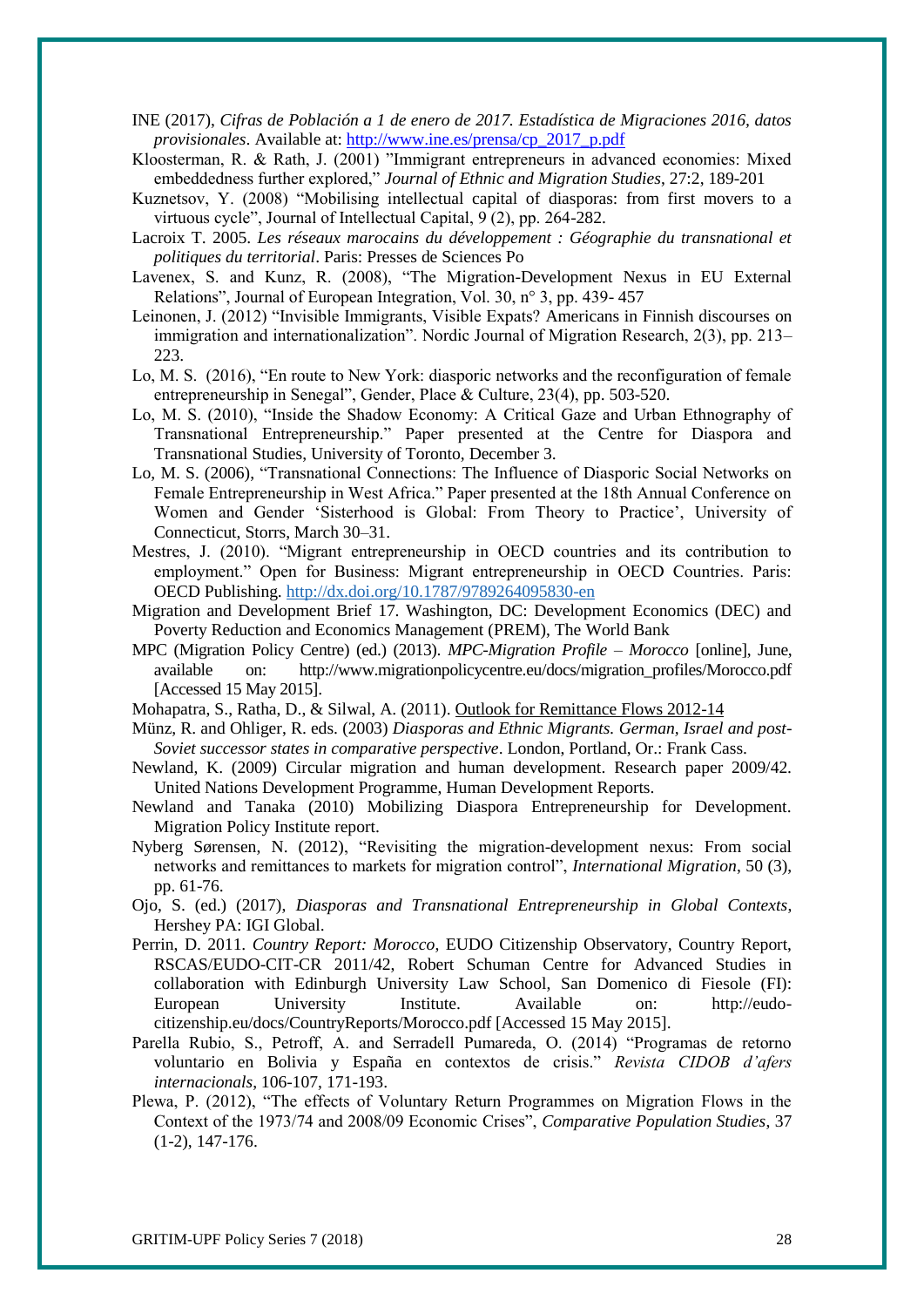- Portes, A., Guarnizo, L E, Haller W J (2002), "Transnational Entrepreneurs: The Emergence and Determinants of an Alternative Form of Immigrant Economic Adaptation", *American sociological review*, 278-298.
- Portes, A., Escobar, C. and Walton Radford, A. (2007) "Immigrant Transnational Organizations and Development: A Comparative Study." *International Migration Review*, 41 (1), 242– 281.
- Portes, A. (2009), "Migration and development: reconciling opposite views", *Ethnic and Racial Studies*, 32 (1), pp. 5-22.
- Riddle, L., Hrivnak, G. A. and Nielsen T. M. (2010) Transnational diaspora entrepreneurship in emerging markets: Bridging institutional divides, Journal of International Management, 16 (4), pp. 398-411.
- Robertson, D. and Grant, P. (2016) Immigrant entrepreneurship from a social psychological perspective, *Journal of applied Social Psychology*, 46 (7), July, pp. 394–409
- SAIER report (2014), *Retorno voluntario: ciudad de Barcelona 2014*, Ajuntament de Barcelona.
- Sinatti, G. and Horst, C. (2015), "Migrants as agents of development: Diaspora engagement discourse and practice in Europe", *Ethnicities*, 15 (1), pp. 134-152.
- Sinatti, G. (2014), "Return migration as a win-win-win scenario? Visions of return among Senegalese migrants, the state of origin and receiving countries", *Ethnic and Racial Studies*, DOI: 10.1080/01419870.2013.868016
- Solano, G. (2016a), Immigrant self-employment and transnational practices: the case of Moroccan entrepreneurs in Amsterdam and Milan, PhD Thesis, Amsterdam Institute for Social Science Research (AISSR), http://dare.uva.nl/search?metis.record.id=522298
- Solano, G. (2016b), Multifocal entrepreneurial practices: the case of Moroccan import/export businesses in Milan, International Journal of Entrepreneurship and Small Business, 29 (2), <https://doi.org/10.1504/IJESB.2016.078698>
- Solé, C. and Parella Rubio, S. (2005), Negocios étnicos: Los comercios de los inmigrantes no comunitarios en Cataluña, Barcelona: Fundació CIDOB.
- Teixeira, C., Lo, L. and Truelove, M. (2007) Immigrant Entrepreneurship, Institutional Discrimination, and Implications for Public Policy: A Case Study in Toronto. *Environment and Planning, Government and Policy*, vol. 25 no. 2 176-193
- UNDP. 2014. *Summary Human Development Report 2014*. New York: United Nation Development Programme. Available on: http://hdr.undp.org/sites/default/files/hdr14 summary-en.pdf [Accessed 15 May 2015].
- Urbano, D., Toledano, N. and Ribeiro-Soriano D. (2010), "Legal and Social Institutions for Transnational Entrepreneurship: A Multiple Case Study in the Spanish Context", in Honig B., Drori I. And B. Carmichael (eds.), Transnational and Immigrant Entrepreneurship in a Globalized World, Toronto: Rotman-University of Toronto Press Publishing, pp. 181-198.
- Van Houte M and Davids T (2008), "Development and return migration: From policy panacea to migrant perspective sustainability", *Third World Quarterly*, 29, pp. 1411–1429.
- Vertovec, S. and Cohen, R. (eds.) (1999), *Migration, Diasporas and Transnationalism*, Aldershot: Edward Elgar.
- Waldinger, R., H. Aldrich, and Ward R. (1990), *Ethnic Entrepreneurs: Immigrant Business in Industrial Societies*, .Newbury Park, Calif.: Sage Publications.
- Weinar A (2010) "Instrumentalising diasporas for development: International and European policy discourses", in Baubock R, Faist T (eds), *Diaspora and Transnationalism. Concepts, Theories and Methods*, Amsterdam: Amsterdam University Press, pp. 73–89.
- Zapata-Barrero, R. (2013). *Diversity Management in Spain: New dimensions, new challenges*. Manchester: Manchester University Press.

#### **In-depth interviews**

Interviewee 1, representative of a Moroccan-Catalan association,(meso-level actor) interviewed in Barcelona, 14/9 2016.